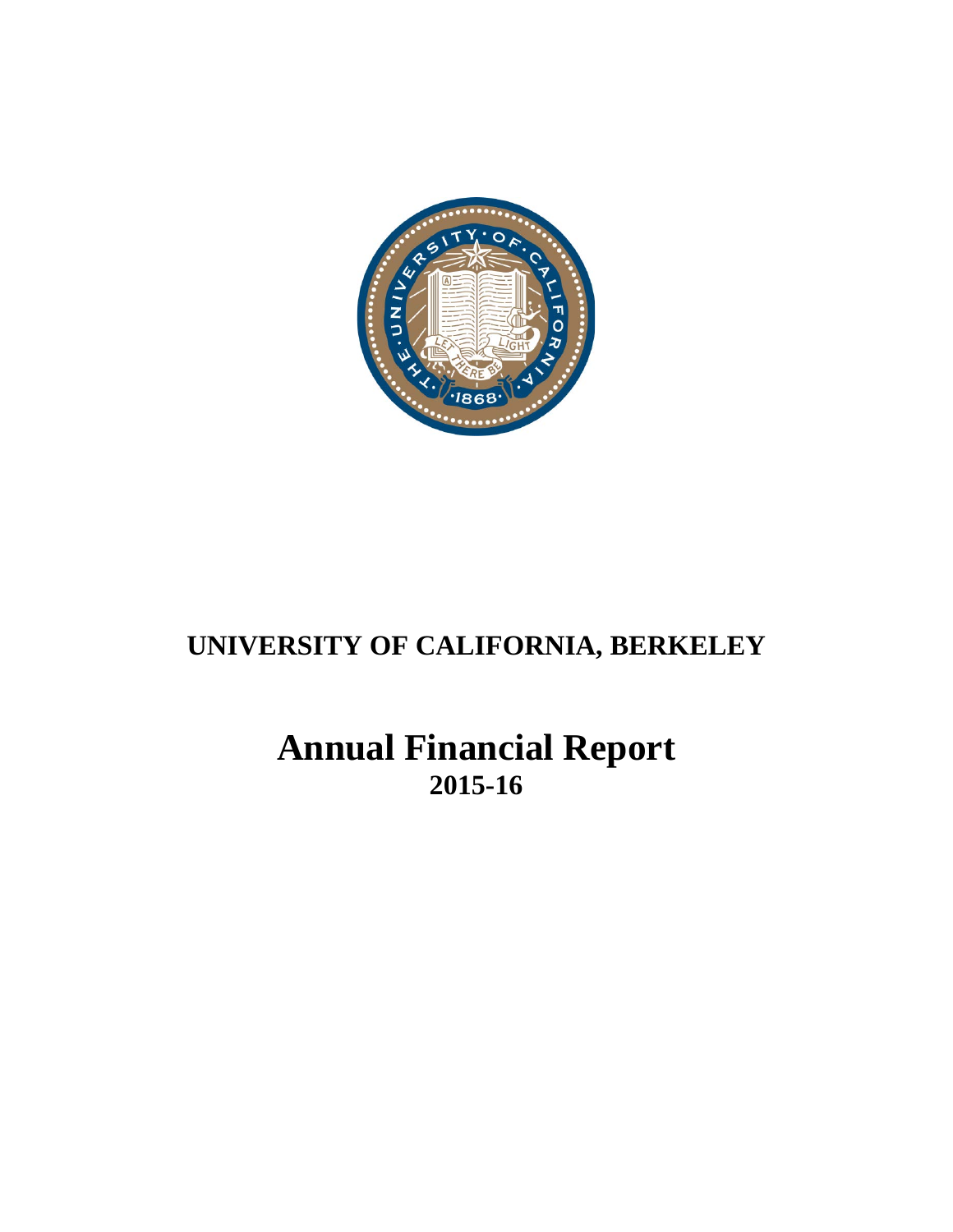# **TABLE OF CONTENTS**

| Statements of Net Position at June 30, 2016 and 2015                       |   |  |
|----------------------------------------------------------------------------|---|--|
| <b>Statements of Revenues, Expenses and Changes in Net Position</b>        |   |  |
| for the Years Ended June 30, 2016 and 2015                                 | 2 |  |
| <b>Statements of Cash Flows for the Years Ended June 30, 2016 and 2015</b> | 3 |  |
| <b>Notes to Financial Statements</b>                                       | 5 |  |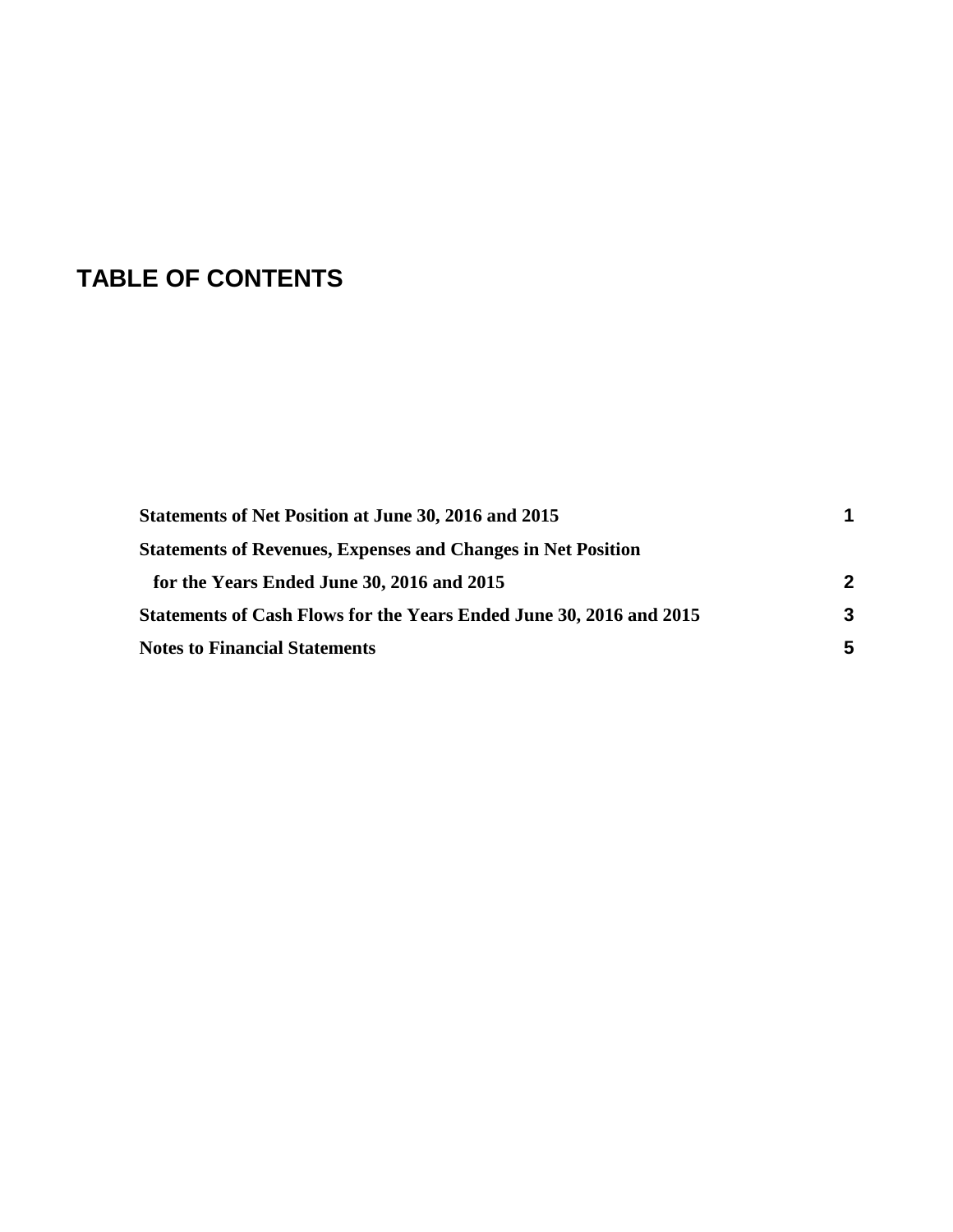# UNIVERSITY OF CALIFORNIA, BERKELEY

## **STATEMENTS OF NET POSITION** (unaudited)

| At June 30, 2016 and 2015 (In Thousands of Dollars)                                  | CAMPUS <sup>*</sup> |             |    |             |    | <b>FOUNDATION</b> |    |           |  |  |
|--------------------------------------------------------------------------------------|---------------------|-------------|----|-------------|----|-------------------|----|-----------|--|--|
|                                                                                      |                     | 2016        |    | 2015        |    | 2016              |    | 2015      |  |  |
| <b>ASSETS</b>                                                                        |                     |             |    |             |    |                   |    |           |  |  |
| Cash and cash equivalents                                                            | \$                  | 268,539     | \$ | 358,657     | \$ | 3,657             | \$ | 2,668     |  |  |
| Short-term investments                                                               |                     |             |    |             |    | 42,862            |    | 64,950    |  |  |
| Investments held by trustees                                                         |                     | 1,790       |    | 1,801       |    |                   |    |           |  |  |
| Accounts receivable, net                                                             |                     | 240,518     |    | 244,708     |    |                   |    |           |  |  |
| Pledges receivable, net                                                              |                     | 1,582       |    | 2,726       |    | 29,093            |    | 27,345    |  |  |
| Current portion of notes and mortgages receivable, net                               |                     | 4,871       |    | 4,950       |    |                   |    |           |  |  |
| Inventories                                                                          |                     | 5,007       |    | 5,041       |    |                   |    |           |  |  |
| Other current assets                                                                 |                     | 3,524       |    | 2,964       |    | 2,976             |    | 963       |  |  |
| <b>Current assets</b>                                                                |                     | 525,831     |    | 620,847     |    | 78,588            |    | 95,926    |  |  |
| Investments                                                                          |                     | 3,284,827   |    | 3,460,043   |    | 1,738,032         |    | 1,738,675 |  |  |
| Investments held by trustees                                                         |                     | 4,169       |    | 7,826       |    |                   |    |           |  |  |
| Restricted bond proceeds held by UC                                                  |                     | 11,074      |    | 40,779      |    |                   |    |           |  |  |
| Pledges receivable, net                                                              |                     | 5,077       |    | 7,533       |    | 98,802            |    | 91,534    |  |  |
| Notes and mortgages receivables, net                                                 |                     | 26,847      |    | 26,223      |    |                   |    |           |  |  |
| Capital assets, net                                                                  |                     | 3,962,014   |    | 3,918,971   |    |                   |    |           |  |  |
| Other noncurrent assets                                                              |                     | 748         |    | 1,067       |    | 1,548             |    | 1,669     |  |  |
| <b>Noncurrent assets</b>                                                             |                     | 7,294,756   |    | 7,462,442   |    | 1,838,382         |    | 1,831,878 |  |  |
| <b>Total assets</b>                                                                  |                     | 7,820,587   |    | 8,083,289   |    | 1,916,970         |    | 1,927,804 |  |  |
| DEFERRED OUTFLOWS OF RESOURCES                                                       |                     | 471,967     |    | 341,595     |    |                   |    |           |  |  |
| <b>LIABILITIES</b>                                                                   |                     |             |    |             |    |                   |    |           |  |  |
| Accounts payable                                                                     |                     | 97,606      |    | 103,013     |    | 474               |    | 555       |  |  |
| <b>Accrued salaries</b>                                                              |                     | 106,328     |    | 113,499     |    |                   |    |           |  |  |
| Employee benefits                                                                    |                     | 23,868      |    | 26,163      |    |                   |    |           |  |  |
| Unearned revenue                                                                     |                     | 211,197     |    | 189,673     |    |                   |    |           |  |  |
| Commercial paper                                                                     |                     | 114,077     |    | 67,323      |    |                   |    |           |  |  |
| Current portion of long-term debt                                                    |                     | 102,923     |    | 99,865      |    |                   |    |           |  |  |
| Funds held for others                                                                |                     | 1,824       |    | 1,588       |    | 15,476            |    | 15,204    |  |  |
| Other current liabilities                                                            |                     | 114,684     |    | 102,551     |    |                   |    |           |  |  |
| <b>Current liabilities</b>                                                           |                     | 772,507     |    | 703,675     |    | 15,950            |    | 15,759    |  |  |
| Federal refundable loans                                                             |                     | 22,721      |    | 23,134      |    |                   |    |           |  |  |
| Long-term debt                                                                       |                     | 2,140,804   |    | 2,165,701   |    |                   |    |           |  |  |
| Net pension liability                                                                |                     | 1,485,336   |    | 1,122,991   |    |                   |    |           |  |  |
| Obligations for retiree health benefits                                              |                     | 894,323     |    | 830,034     |    |                   |    |           |  |  |
| Other noncurrent liabilities                                                         |                     | 31,303      |    | 29,822      |    | 72,976            |    | 76,437    |  |  |
| <b>Noncurrent liabilities</b>                                                        |                     | 4,574,487   |    | 4,171,682   |    | 72,976            |    | 76,437    |  |  |
| <b>Total liabilities</b>                                                             |                     | 5,346,994   |    | 4,875,357   |    | 88,926            |    | 92,196    |  |  |
| DEFERRED INFLOWS OF RESOURCES                                                        |                     | 161,976     |    | 303,716     |    |                   |    |           |  |  |
| <b>NET POSITION</b>                                                                  |                     |             |    |             |    |                   |    |           |  |  |
| Net investment in capital assets                                                     |                     | 1,662,713   |    | 1,652,325   |    |                   |    |           |  |  |
| Restricted:                                                                          |                     |             |    |             |    |                   |    |           |  |  |
| Nonexpendable endowments and gifts                                                   |                     | 386,321     |    | 379,926     |    | 1,046,331         |    | 955,461   |  |  |
| Expendable endowments and gifts                                                      |                     | 2,232,869   |    | 2,409,009   |    | 779,349           |    | 878,939   |  |  |
| Expendable other, including debt service, loans, capital projects and appropriations |                     | 70,490      |    | 105,089     |    |                   |    |           |  |  |
| Unrestricted                                                                         |                     | (1,568,809) |    | (1,300,538) |    | 2,364             |    | 1,208     |  |  |
| <b>Total net position</b>                                                            |                     | \$2,783,584 | s. | 3,245,811   | \$ | 1,828,044         | \$ | 1,835,608 |  |  |

1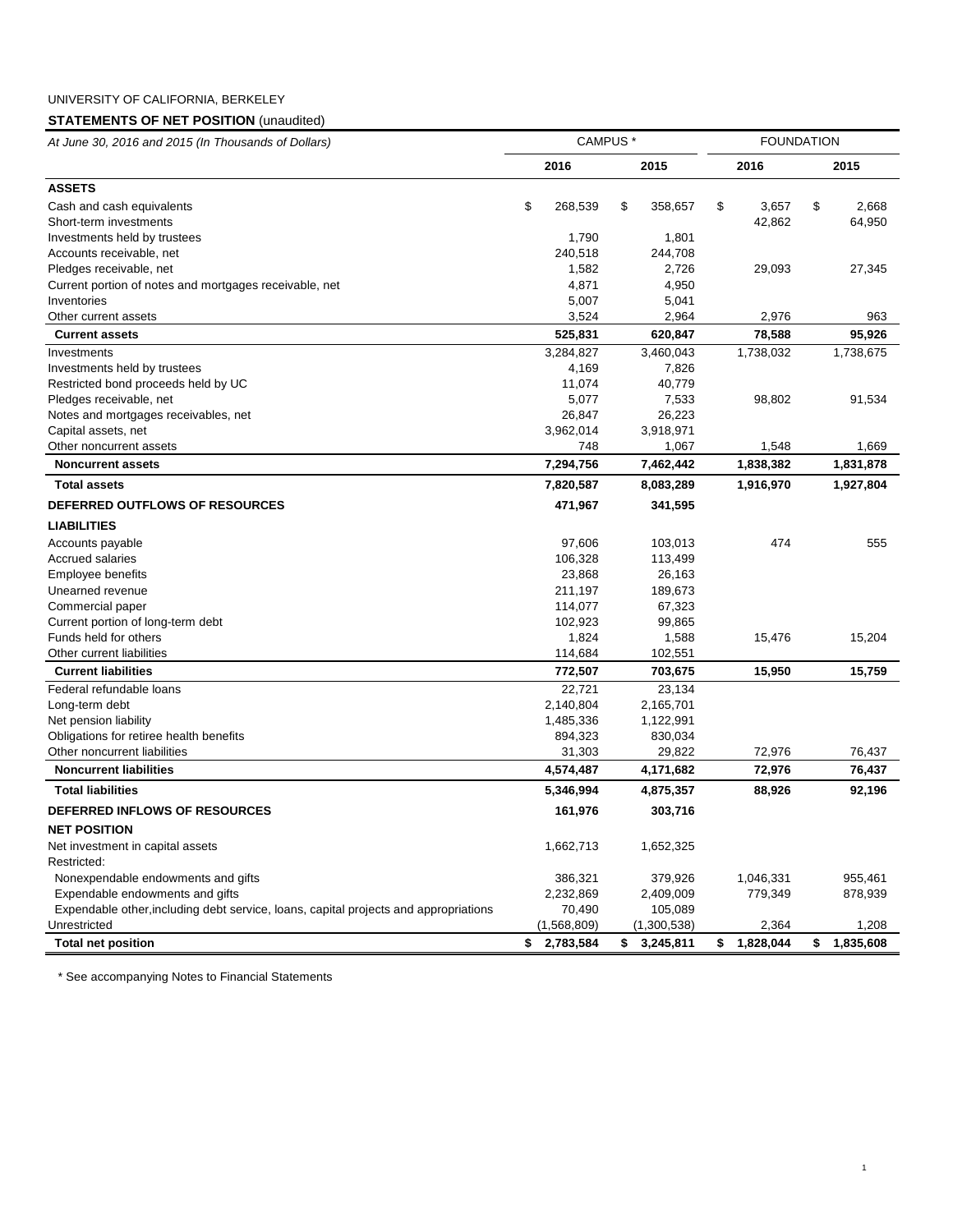## **STATEMENTS OF REVENUES, EXPENSES AND CHANGES IN NET POSITION** (unaudited)

| Years Ended June 30, 2016 and 2015 (In Thousands of Dollars) | CAMPUS <sup>*</sup> |             |    |            | <b>FOUNDATION</b> |           |    |           |  |
|--------------------------------------------------------------|---------------------|-------------|----|------------|-------------------|-----------|----|-----------|--|
|                                                              | 2016<br>2015        |             |    | 2016       |                   | 2015      |    |           |  |
| <b>OPERATING REVENUES</b>                                    |                     |             |    |            |                   |           |    |           |  |
| Student tuition and fees, net                                | \$                  | 781,081     | \$ | 730,157    |                   |           |    |           |  |
| Grants and contracts, net:                                   |                     |             |    |            |                   |           |    |           |  |
| Federal                                                      |                     | 406,094     |    | 417,309    |                   |           |    |           |  |
| <b>State</b>                                                 |                     | 74,699      |    | 82,952     |                   |           |    |           |  |
| Private                                                      |                     | 173,983     |    | 189,967    |                   |           |    |           |  |
| Local                                                        |                     | 11,901      |    | 8,111      |                   |           |    |           |  |
| Educational activities, net                                  |                     | 84,563      |    | 85,936     |                   |           |    |           |  |
| Auxiliary enterprises, net                                   |                     | 182,063     |    | 183,822    |                   |           |    |           |  |
| Campus foundation private gifts                              |                     |             |    |            | \$                | 126,715   | \$ | 104,300   |  |
| Other operating revenues, net                                |                     | 74,744      |    | 92,711     |                   | 586       |    | 550       |  |
| <b>Total operating revenues</b>                              |                     | 1,789,128   |    | 1,790,965  |                   | 127,301   |    | 104,850   |  |
| <b>OPERATING EXPENSES</b>                                    |                     |             |    |            |                   |           |    |           |  |
| Salaries and wages                                           |                     | 1,199,051   |    | 1,173,895  |                   |           |    |           |  |
| Pension benefits                                             |                     | 237,084     |    | 142,083    |                   |           |    |           |  |
| Retiree health benefits                                      |                     | 91,569      |    | 99,510     |                   |           |    |           |  |
| Other employee benefits                                      |                     | 284,105     |    | 274,785    |                   |           |    |           |  |
| Supplies and materials                                       |                     | 167,791     |    | 160,335    |                   |           |    |           |  |
| Depreciation and amortization                                |                     | 218,932     |    | 201,562    |                   |           |    |           |  |
| Scholarships and fellowships                                 |                     | 136,510     |    | 136,946    |                   |           |    |           |  |
| <b>Utilities</b>                                             |                     | 37,529      |    | 36,920     |                   |           |    |           |  |
| Campus foundation grants                                     |                     |             |    |            |                   | 181,929   |    | 148,916   |  |
| Other operating expenses                                     |                     | 447,171     |    | 454,558    |                   | 6,988     |    | 6,091     |  |
| <b>Total operating expenses</b>                              |                     | 2,819,742   |    | 2,680,594  |                   | 188,917   |    | 155,007   |  |
| <b>Operating loss</b>                                        |                     | (1,030,614) |    | (889,629)  |                   | (61, 616) |    | (50, 157) |  |
| <b>NONOPERATING REVENUES (EXPENSES)</b>                      |                     |             |    |            |                   |           |    |           |  |
| State educational appropriations                             |                     | 348,538     |    | 332,786    |                   |           |    |           |  |
| State financing appropriations                               |                     | 28,399      |    | 23,335     |                   |           |    |           |  |
| Build America Bonds federal interest subsidies               |                     | 9,815       |    | 9,754      |                   |           |    |           |  |
| Federal Pell grants                                          |                     | 40,120      |    | 39,431     |                   |           |    |           |  |
| Private gifts, net                                           |                     | 238,185     |    | 216,734    |                   |           |    |           |  |
| Investment income:                                           |                     |             |    |            |                   |           |    |           |  |
| Short-Term Investment Pool and other, net                    |                     | 23,913      |    | 53,394     |                   |           |    |           |  |
| Endowment, net                                               |                     | 19,813      |    | 26,429     |                   |           |    |           |  |
| Campus foundation                                            |                     |             |    |            |                   | 8,894     |    | 9,729     |  |
| Net (depreciation) appreciation in fair value of investments |                     | (182, 718)  |    | 70,855     |                   | (42,096)  |    | 41,488    |  |
| Adjustment to gift annuities and trust liabilities           |                     |             |    |            |                   | (1,215)   |    | (1, 397)  |  |
| Interest expense                                             |                     | (94,094)    |    | (73, 213)  |                   |           |    |           |  |
| Other nonoperating revenues, net                             |                     | 35,328      |    | 7,770      |                   |           |    |           |  |
| Net nonoperating revenues                                    |                     | 467,299     |    | 707,275    |                   | (34, 417) |    | 49,820    |  |
| Loss before other changes in net position                    |                     | (563, 315)  |    | (182, 354) |                   | (96, 033) |    | (337)     |  |
| OTHER CHANGES IN NET POSITION                                |                     |             |    |            |                   |           |    |           |  |
| Capital gifts and grants, net                                |                     | 26,241      |    | 8,956      |                   |           |    |           |  |
| Permanent endowments                                         |                     |             |    |            |                   | 88,469    |    | 65,937    |  |
| Transfers from UC, net                                       |                     | 74,847      |    | 61,809     |                   | (7, 564)  |    |           |  |
| (Decrease) Increase in net position                          |                     | (462,227)   |    | (111, 589) |                   |           |    | 65,600    |  |
| <b>NET POSITION</b>                                          |                     |             |    |            |                   |           |    |           |  |
| Beginning of year                                            |                     | 3,245,811   |    | 3,357,400  |                   | 1,835,608 |    | 1,770,008 |  |
| End of year                                                  | \$                  | 2,783,584   | \$ | 3,245,811  | \$                | 1,828,044 | \$ | 1,835,608 |  |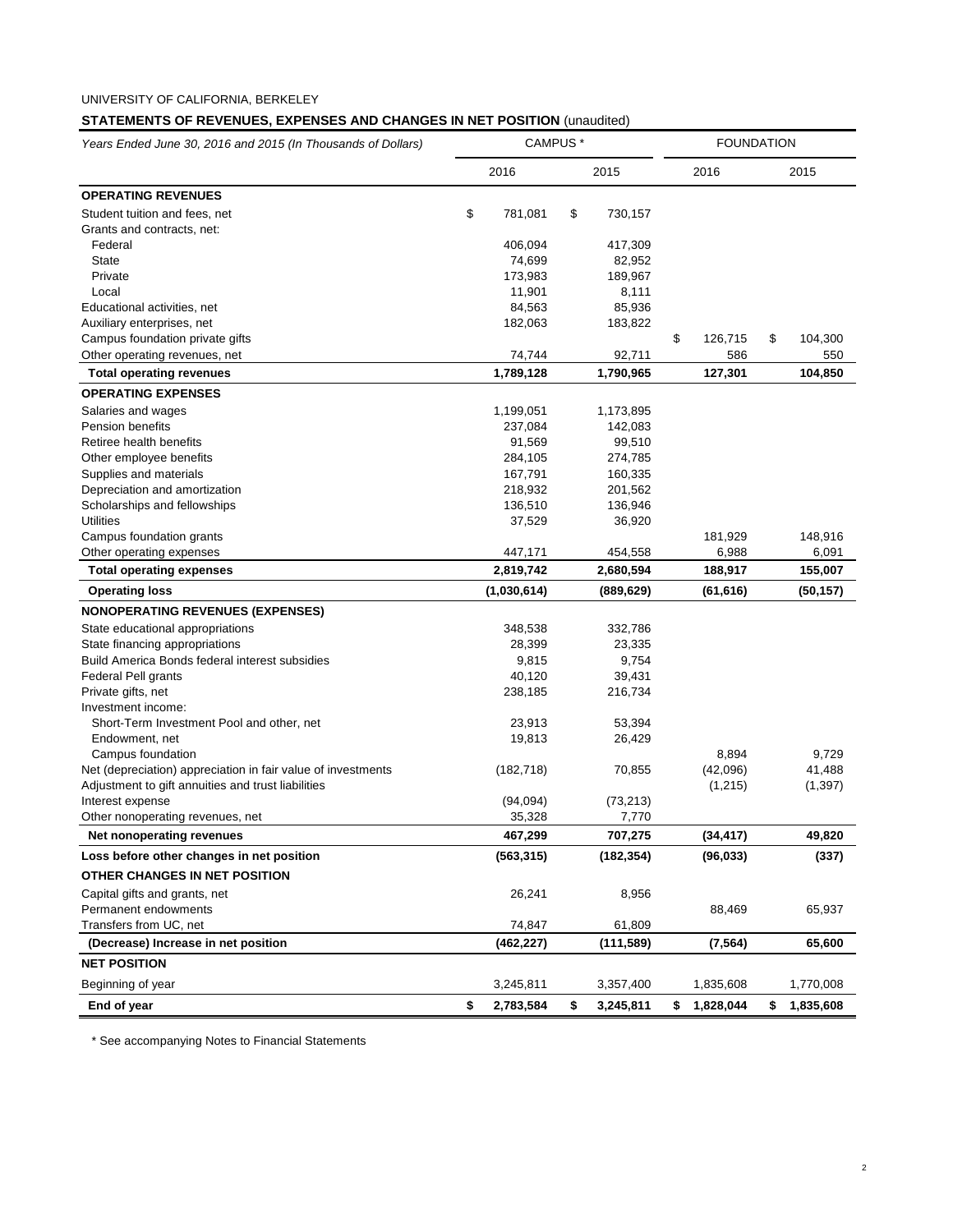# UNIVERSITY OF CALIFORNIA, BERKELEY

# **STATEMENTS OF CASH FLOWS** (unaudited)

| Years Ended June 30, 2016 and 2015 (In Thousands of Dollars) |  |
|--------------------------------------------------------------|--|
|--------------------------------------------------------------|--|

| Years Ended June 30, 2016 and 2015 (In Thousands of Dollars)                       | CAMPUS * |               |    |               | <b>FOUNDATION</b> |            |    |           |  |
|------------------------------------------------------------------------------------|----------|---------------|----|---------------|-------------------|------------|----|-----------|--|
|                                                                                    |          | 2016          |    | 2015          |                   | 2016       |    | 2015      |  |
| <b>CASH FLOWS FROM OPERATING ACTIVITIES</b>                                        |          |               |    |               |                   |            |    |           |  |
| Student tuition and fees                                                           | \$       | 785,448       | \$ | 730,687       |                   |            |    |           |  |
| Grants and contracts                                                               |          | 694,757       |    | 626,743       |                   |            |    |           |  |
| <b>Educational activities</b>                                                      |          | 85,380        |    | 85,372        |                   |            |    |           |  |
| Auxiliary enterprises                                                              |          | 182,341       |    | 184,863       |                   |            |    |           |  |
| Collection of loans from students and employees                                    |          | 8,086         |    | 8,169         |                   |            |    |           |  |
| Campus foundation private gifts                                                    |          |               |    |               | \$                | 99,658     | \$ | 97,014    |  |
| Payments to employees                                                              |          | (1, 204, 557) |    | (1, 158, 775) |                   |            |    |           |  |
| Payments to suppliers and utilities                                                |          | (616, 379)    |    | (624,003)     |                   | (6,868)    |    | (5,954)   |  |
| Payments for pension benefits                                                      |          | (132, 840)    |    | (128, 440)    |                   |            |    |           |  |
| Payments for retiree health benefits                                               |          | (27, 280)     |    | (23, 621)     |                   |            |    |           |  |
| Payments for other employee benefits                                               |          | (284, 660)    |    | (274, 477)    |                   |            |    |           |  |
| Payments for scholarships and fellowships                                          |          | (136, 506)    |    | (137, 042)    |                   |            |    |           |  |
| Loans issued to students and employees                                             |          | (8, 518)      |    | (8,993)       |                   |            |    |           |  |
| Payments to campus and beneficiaries                                               |          |               |    |               |                   | (189, 466) |    | (157,003) |  |
| Other receipts                                                                     |          | 52,992        |    | 70,915        |                   | 3,477      |    | 3,330     |  |
| Net cash used by operating activities                                              |          | (601, 736)    |    | (648, 602)    |                   | (93, 199)  |    | (62, 613) |  |
| <b>CASH FLOWS FROM NONCAPITAL FINANCING ACTIVITIES</b>                             |          |               |    |               |                   |            |    |           |  |
| State educational appropriations                                                   |          | 348,587       |    | 332,744       |                   |            |    |           |  |
| Federal Pell grants                                                                |          | 39,438        |    | 40,078        |                   |            |    |           |  |
| Gifts received for other than capital purposes:                                    |          |               |    |               |                   |            |    |           |  |
| Private gifts for endowment purposes                                               |          |               |    |               |                   | 77,929     |    | 59,807    |  |
| Other private gifts                                                                |          | 241,786       |    | 222,917       |                   |            |    |           |  |
| Student direct lending receipts                                                    |          | 136,494       |    | 131,413       |                   |            |    |           |  |
| Student direct lending payments                                                    |          | (136, 494)    |    | (131, 413)    |                   |            |    |           |  |
| Other receipts                                                                     |          | 71,614        |    | 51,019        |                   |            |    |           |  |
| Net cash provided by noncapital financing activities                               |          | 701,425       |    | 646,758       |                   | 77,929     |    | 59,807    |  |
| <b>CASH FLOWS FROM CAPITAL AND RELATED FINANCING ACTIVITIES</b>                    |          |               |    |               |                   |            |    |           |  |
| State capital appropriations                                                       |          |               |    |               |                   |            |    |           |  |
| State financing appropriations                                                     |          | 28,399        |    | 23,335        |                   |            |    |           |  |
| Build America Bonds federal interest subsidies                                     |          | 9,801         |    | 9,755         |                   |            |    |           |  |
| Capital gifts and grants                                                           |          | 19,866        |    | 17,183        |                   |            |    |           |  |
| Proceeds from debt issuance                                                        |          | 109,086       |    | 226,302       |                   |            |    |           |  |
| Proceeds from the sale of capital assets                                           |          | 288           |    | 429           |                   |            |    |           |  |
| Purchase of capital assets                                                         |          | (266, 031)    |    | (369, 621)    |                   |            |    |           |  |
| Refinancing or prepayment of outstanding debt                                      |          | (52)          |    | (51)          |                   |            |    |           |  |
| Scheduled principal paid on debt and capital leases                                |          | (21, 757)     |    | (18, 733)     |                   |            |    |           |  |
| Interest paid on debt and capital leases                                           |          | (105, 631)    |    | (90,073)      |                   |            |    |           |  |
| Net cash used by capital and related financing activities                          |          | (226, 031)    |    | (201, 474)    |                   |            |    |           |  |
| <b>CASH FLOWS FROM INVESTING ACTIVITIES</b>                                        |          |               |    |               |                   |            |    |           |  |
| Purchases of investments, net of proceeds from sales and maturities of investments |          | (19, 393)     |    | (19,031)      |                   | 7,365      |    | (5,959)   |  |
| Investment income, net of investment expenses                                      |          | 55,617        |    | 84,166        |                   | 8,894      |    | 9,729     |  |
| Net cash provided by investing activities                                          |          | 36,224        |    | 65,135        |                   | 16,259     |    | 3,770     |  |
| Net increase (decrease) in cash and cash equivalents                               |          | (90, 118)     |    | (138, 183)    |                   | 989        |    | 964       |  |
| Cash and cash equivalents, beginning of year                                       |          | 358,657       |    | 496,840       |                   | 2,668      |    | 1,704     |  |
| Cash and cash equivalents, end of year                                             | \$       | 268,539       | \$ | 358,657       | \$                | 3,657      | \$ | 2,668     |  |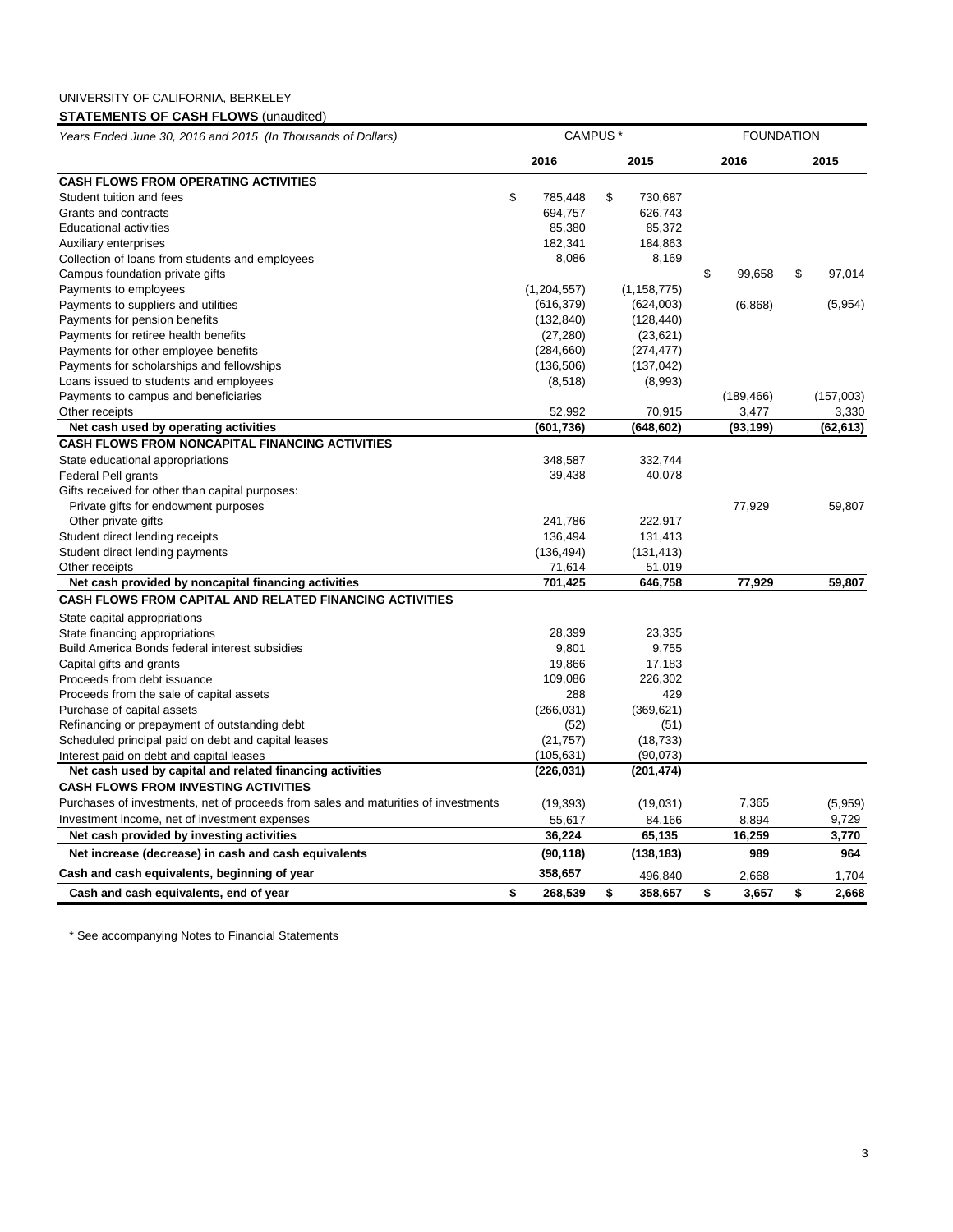## UNIVERSITY OF CALIFORNIA, BERKELEY

# **STATEMENTS OF CASH FLOWS (continued)**

| Years Ended June 30, 2016 and 2015 (In Thousands of Dollars)                      | CAMPUS <sup>*</sup> |    | <b>FOUNDATION</b> |    |           |    |           |
|-----------------------------------------------------------------------------------|---------------------|----|-------------------|----|-----------|----|-----------|
|                                                                                   | 2016                |    | 2015              |    | 2016      |    | 2015      |
| <b>RECONCILIATION OF OPERATING LOSS TO NET CASH</b>                               |                     |    |                   |    |           |    |           |
| <b>USED BY OPERATING ACTIVITIES</b>                                               |                     |    |                   |    |           |    |           |
| Operating loss                                                                    | \$<br>(1,030,614)   | \$ | (889, 629)        |    | (61, 616) |    | (50, 157) |
| Adjustments to reconcile operating loss to net cash used by operating activities: |                     |    |                   |    |           |    |           |
| Depreciation and amortization expense                                             | 218,932             |    | 201,562           |    |           |    |           |
| Noncash gifts                                                                     |                     |    |                   |    | (14,686)  |    | (16, 959) |
| Allowance for uncollectible accounts                                              | 7,400               |    | (2,734)           |    | 6,093     |    | (3,365)   |
| Change in assets and liabilities:                                                 |                     |    |                   |    |           |    |           |
| Accounts and pledges receivables                                                  | (1,002)             |    | (71, 834)         |    | (15, 109) |    | 14,708    |
| Investments held by trustees                                                      | 9                   |    | 158               |    |           |    |           |
| Notes and mortgages receivable                                                    | 101                 |    | (120)             |    |           |    |           |
| Inventories                                                                       | 34                  |    | (508)             |    |           |    |           |
| Other assets                                                                      | (242)               |    | 3,988             |    | (896)     |    | (467)     |
| Accounts payable                                                                  | 1,635               |    | (2, 413)          |    | (81)      |    | (39)      |
| <b>Accrued salaries</b>                                                           | (7, 170)            |    | 12,546            |    |           |    |           |
| Employee benefits                                                                 | (2, 295)            |    | 417               |    |           |    |           |
| Unearned revenue                                                                  | 21,524              |    | 13,354            |    | 1,219     |    | 1,054     |
| Pension obligations                                                               | 104,951             |    | 12,813            |    |           |    |           |
| Obligations for retiree health benefits                                           | 64.289              |    | 75,889            |    |           |    |           |
| <b>Other liabilities</b>                                                          | 20,712              |    | (2,091)           |    | (8, 123)  |    | (7, 388)  |
| Net cash used by operating activities                                             | \$<br>(601, 736)    | \$ | (648, 602)        | \$ | (93, 199) | \$ | (62, 613) |
|                                                                                   |                     |    |                   |    |           |    |           |
| SUPPLEMENTAL NONCASH ACTIVITIES INFORMATION                                       |                     |    |                   |    |           |    |           |
| Capital assets acquired through capital leases                                    | \$<br>1,114         | \$ | 3,930             |    |           |    |           |
| Capital assets acquired with a liability at year-end                              | 6,346               |    | 12,268            |    |           |    |           |
| Gifts of capital assets                                                           | 4,466               |    | 2,773             |    |           |    |           |
| Other noncash gifts                                                               |                     |    |                   | \$ | 24,229    | \$ | 25,334    |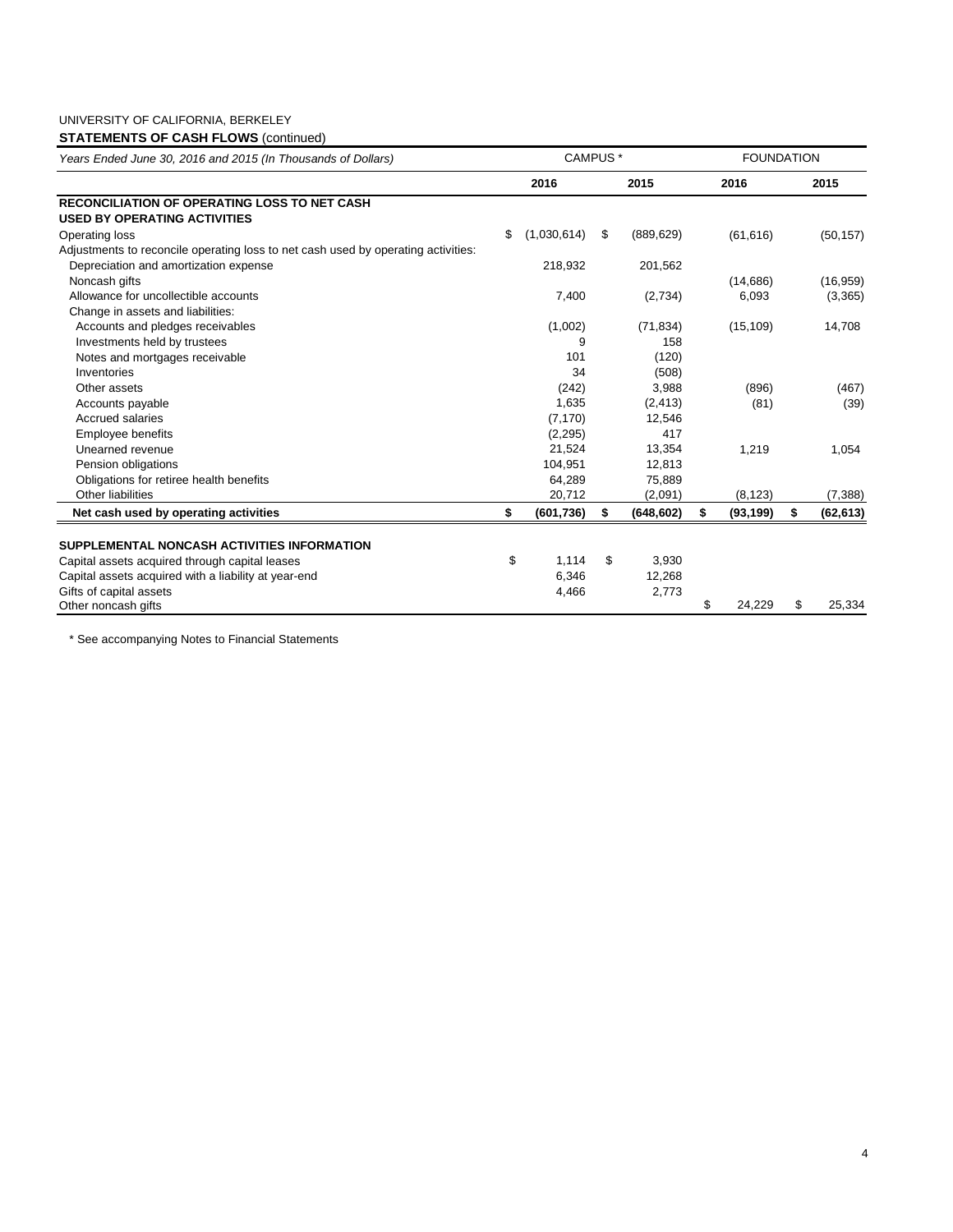## **ORGANIZATION**

Founded in 1868, the University of California, Berkeley (Berkeley) is a campus of the University of California (UC) statewide university system. UC is administered by The Regents of the University of California (The Regents), of which, under the formation documents of UC, administrative authority with respect to Berkeley is vested in the President of UC. Berkeley is a public teaching and research university.

## **FINANCIAL REPORTING ENTITY**

The financial statements of Berkeley present the financial position and the changes in financial position and cash flows of only that portion of UC that is attributable to the transactions of Berkeley.

The financial position and operating results of certain other legally separate organizations related to Berkeley that are not significant or for which Berkeley is not financially accountable, such as booster and alumni organizations and the Lawrence Berkeley National Laboratory (LBNL), are not included in the Berkeley reporting entity. The United States Department of Energy (DOE) is financially responsible for substantially all of the current and future costs incurred at LBNL although LBNL is operated and managed by UC under contract directly with the DOE.

Berkeley has a legally separate, tax-exempt, affiliated campus foundation, The University of California, Berkeley Foundation (Foundation). The economic resources received or held by the Foundation are entirely for the benefit of Berkeley. Because of the nature and significance of its relationship with Berkeley, including its ongoing financial support, the Foundation is reported as a discretely presented component unit of Berkeley in the financial statements. However, the Notes to Financial Statements pertain only to the Berkeley campus. Additional information on the Foundation can be found in its separately issued annual report, which can be requested by contacting the Foundation.

## **SIGNIFICANT ACCOUNTING POLICIES**

Berkeley's financial statements have been prepared in accordance with accounting principles generally accepted in the United States of America, including all applicable statements of the Governmental Accounting Standards Board (GASB). The proprietary fund method of accounting is followed and uses the economic resources measurement focus and the accrual basis of accounting.

The significant accounting policies of Berkeley are as follows:

#### **Cash and cash equivalents**

Berkeley, like all UC operating entities, maximizes the return on its cash balances by investing in a Short Term Investment Pool (STIP) managed by the Treasurer of The Regents. The Regents are responsible for managing UC's STIP and establishing the investment policy, which is carried out by the Treasurer of The Regents.

Substantially all of Berkeley's cash is deposited into the STIP, and all Berkeley deposits into the STIP are considered demand deposits. Unrealized gains and losses associated with the fluctuation in the fair value of the investments included in the STIP (which are predominantly held to maturity) are not recorded by Berkeley but are absorbed by UC, as the manager of the pool. None of these amounts are insured by the Federal Deposit Insurance Corporation. To date, Berkeley has not experienced any losses on these accounts.

Interest income is reported as non-operating revenue in the statements of revenues, expenses and changes in net position.

Additional information on cash and investments can be obtained from the 2015-2016 annual report of UC.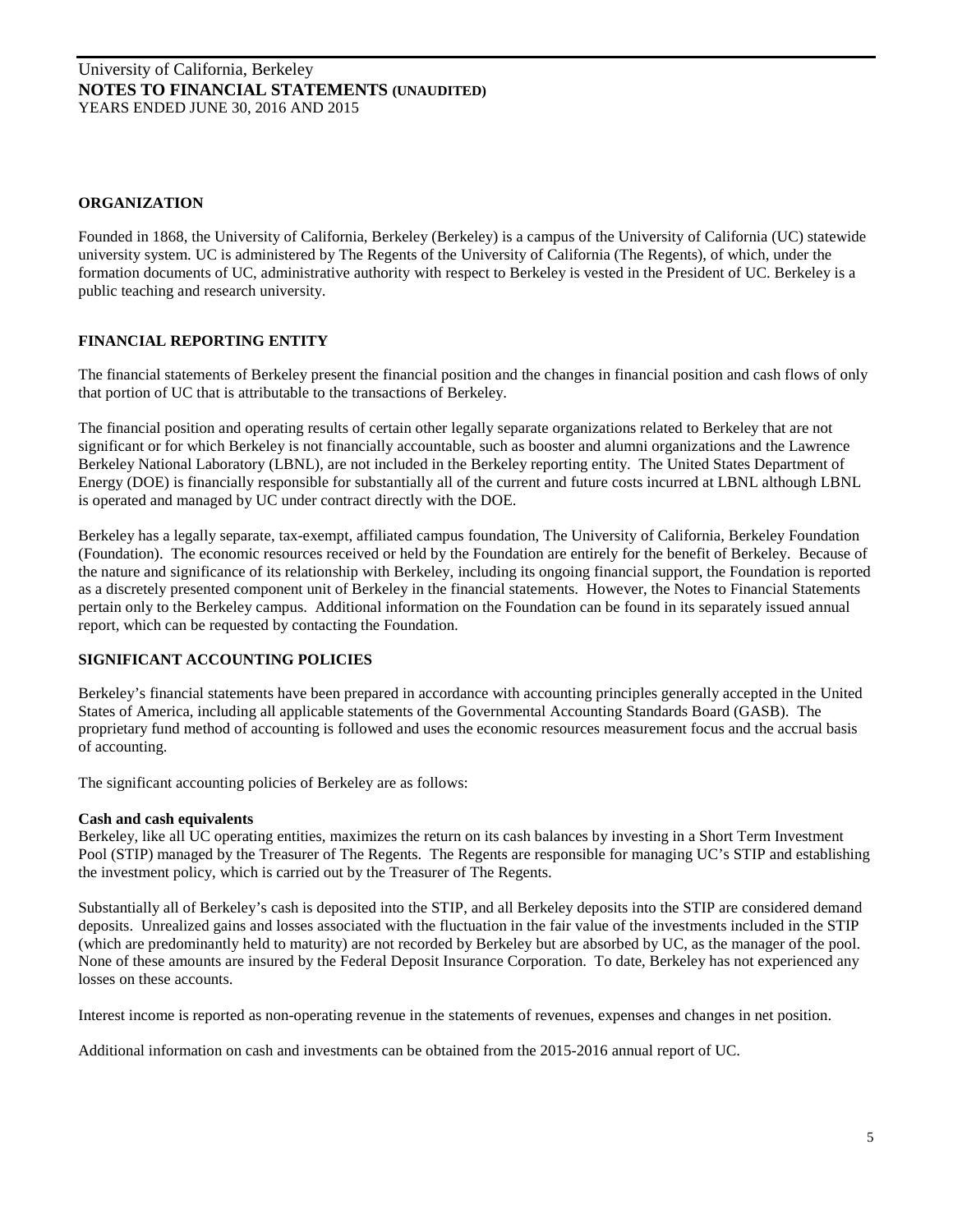#### **Investments**

Investments are measured and reported at fair value. Berkeley's investments consist of investments in UC's Total Return Investment Pool (TRIP) and General Endowment Pool (GEP). The basis of determining the fair value of pooled funds or mutual funds is determined as the number of units held in the pool multiplied by the price per unit share, computed on the last day of the month. Securities are generally valued at the last sale price on the last business day of the fiscal year, as quoted on a recognized exchange or by utilizing an industry standard pricing service, when available. Securities for which no sale was reported as of the close of the last business day of the fiscal year are valued at the quoted bid price of a dealer who regularly trades in the security being valued. Investment in non-exchange traded debt and equity investments are valued using inputs provided by independent pricing services or by broker/dealers who actively trade in those markets. Certain securities may be valued on a basis of a price provided by a single source.

Investment transactions are recorded on the date the securities are purchased or sold (trade date). Realized gains or losses are recorded as the difference between the proceeds from the sale and the average cost of the investment sold. Dividend income is recorded on the ex-dividend date and interest income is accrued as earned. Gifts of securities are recorded at estimated fair value at the date of donation.

#### **Accounts receivable, net**

Accounts receivable, net of allowance for uncollectible amounts, include reimbursements due from federal, state, and local government and private sponsors of externally funded research, customers of educational activities and from students, employees and faculty for services.

#### **Pledges receivable, net**

Unconditional pledges of private gifts to Berkeley in the future, net of allowance for uncollectible amounts, are recorded as pledges receivable and revenue in the year promised at the present value of expected cash flows. Conditional pledges are recognized as receivables and revenues when the specified conditions are met. Berkeley recognizes contribution revenue when all eligibility requirements have been met.

#### **Notes and mortgages receivable, net**

Loans to students, net of allowance for uncollectible amounts, are provided from federal student loan programs and from other sources. Home mortgage loans, primarily to faculty, are provided from other sources.

#### **Inventories**

Inventories, consisting primarily of supplies and merchandise for resale, are valued at cost, typically determined under the weighted average method, which is not in excess of net realizable value.

#### **Capital assets, net**

Land, infrastructure, buildings and improvements, intangible assets, equipment, libraries, collections and special collections are recorded at cost at the date of acquisition, or estimated fair value at the date of donation in the case of gifts. Estimates of fair value involve assumptions and estimation methods that are uncertain, and, therefore, the estimates could differ from actual value. Intangible assets include easements, land rights, trademarks, patents and other similar arrangements. Capital leases are recorded at the present value of future minimum lease payments. Significant additions, replacements, major repairs and renovations to infrastructure and buildings are generally capitalized if the cost exceeds \$35,000 and if they have a useful life of more than one year. Minor renovations are charged to operations. Equipment with a cost in excess of \$5,000 and a useful life of more than one year is capitalized. Incremental costs, including salaries and employee benefits, directly related to the acquisition, development and installation of major software projects are included in the cost of the capital assets. All costs of land, library collections and special collections are capitalized.

Depreciation is calculated using the straight-line method over the estimated economic life of the asset. Equipment under capital leases is amortized over the estimated useful life of the equipment. Leasehold improvements are amortized using the straight-line method over the shorter of the life of the applicable lease or the economic life of the asset.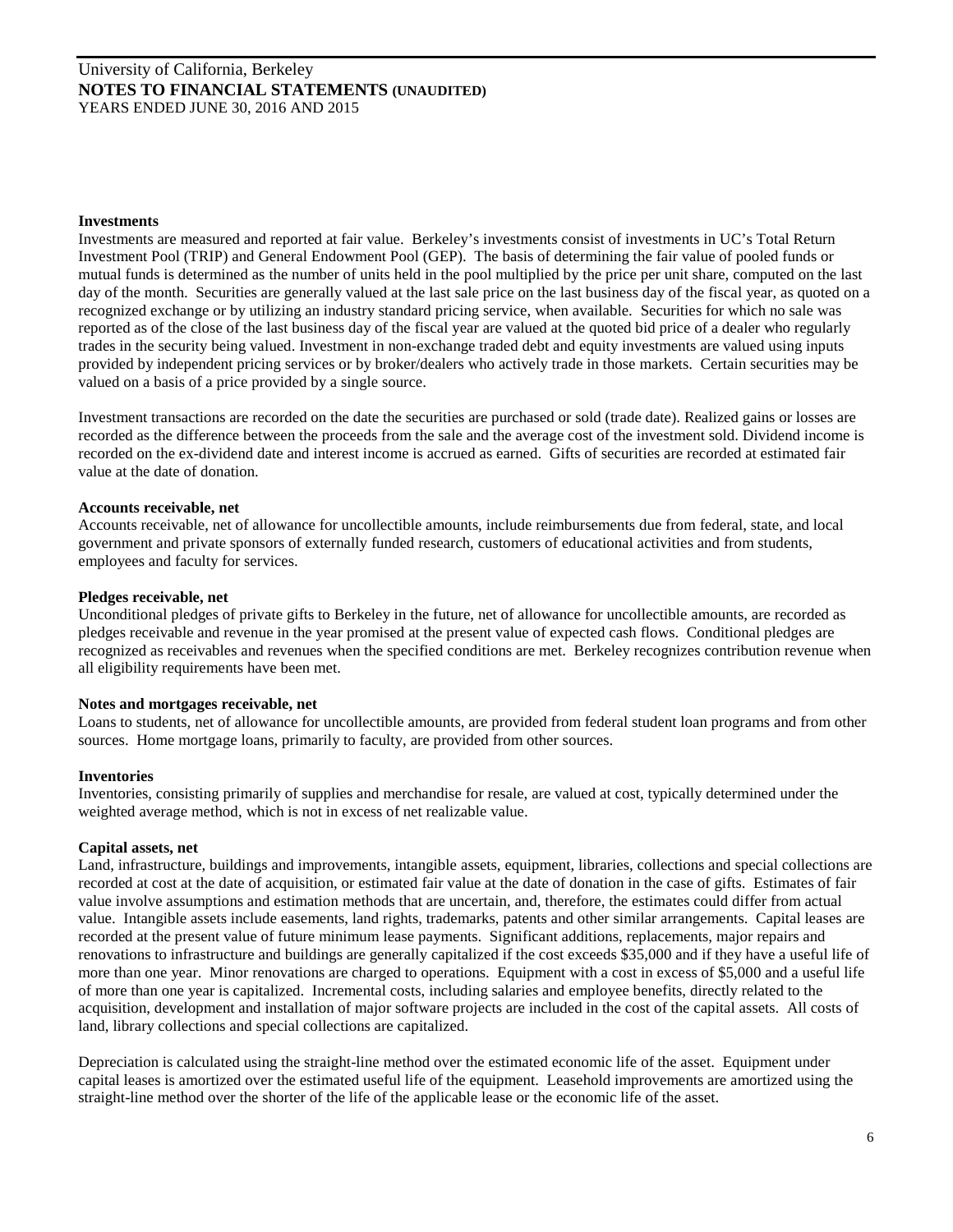Estimated economic lives are generally as follows:

|                               | <b>YEARS</b> |
|-------------------------------|--------------|
| Infrastructure                | 25           |
| Buildings and improvements    | 15-33        |
| Equipment                     | $2 - 20$     |
| Computer software             | $3 - 7$      |
| Intangible assets             | 2-indefinite |
| Library books and collections | 15           |

Capital assets acquired through federal grants and contracts where the federal government retains a reversionary interest are also capitalized and depreciated.

Inexhaustible capital assets, such as land or special collections that are protected, preserved and held for public exhibition, education or research, including art, museum, scientific and rare book collections are not depreciated.

Interest on borrowings to finance facilities is capitalized during construction, net of any investment income earned on taxexempt borrowings during the temporary investment of project related borrowings.

## **Service concession arrangements**

Berkeley has entered into service concession arrangements with third parties for student housing and certain other faculty and student services. Under these arrangements, Berkeley enters into ground leases with third parties at minimal or no cost, and gives the third party the right to construct, operate and maintain a facility, primarily for the benefit of students and faculty at competitive rates. Rate increases for use of the facilities are subject to certain constraints and ownership of the facilities reverts to Berkeley upon expiration of the ground lease. The facilities are reported as capital assets by Berkeley when placed in service, and a corresponding deferred inflow of resources is reported. Berkeley has not provided guarantees on financing obtained by the third parties under these arrangements.

## **Unearned revenue**

Unearned revenue primarily includes amounts received from grant and contract sponsors that have not been earned under the terms of the agreement and other revenue billed in advance of the event, such as student tuition and fees for housing and dining services.

## **Funds held for others**

Funds held for others result from Berkeley acting as an agent, or fiduciary, on behalf of organizations that are not significant or financially accountable to Berkeley.

#### **Federal refundable loans**

Certain loans to students are administered by Berkeley with funding primarily supported by the federal government. Berkeley's statement of net position includes both the notes receivable and the related federal refundable loan liability representing federal capital contributions owed upon termination of the program.

#### **Self-insurance programs**

UC is self-insured or insured through a wholly owned captive insurance company for medical malpractice, workers' compensation, employee health care and general liability claims. These risks are subject to various claim and aggregate limits, with excess liability coverage provided by an independent insurer.

Liabilities are recorded when it is probable a loss has occurred and the amount of the loss can be reasonably estimated. These losses include an estimate for claims that have been incurred, but not reported. The estimated liabilities are based upon an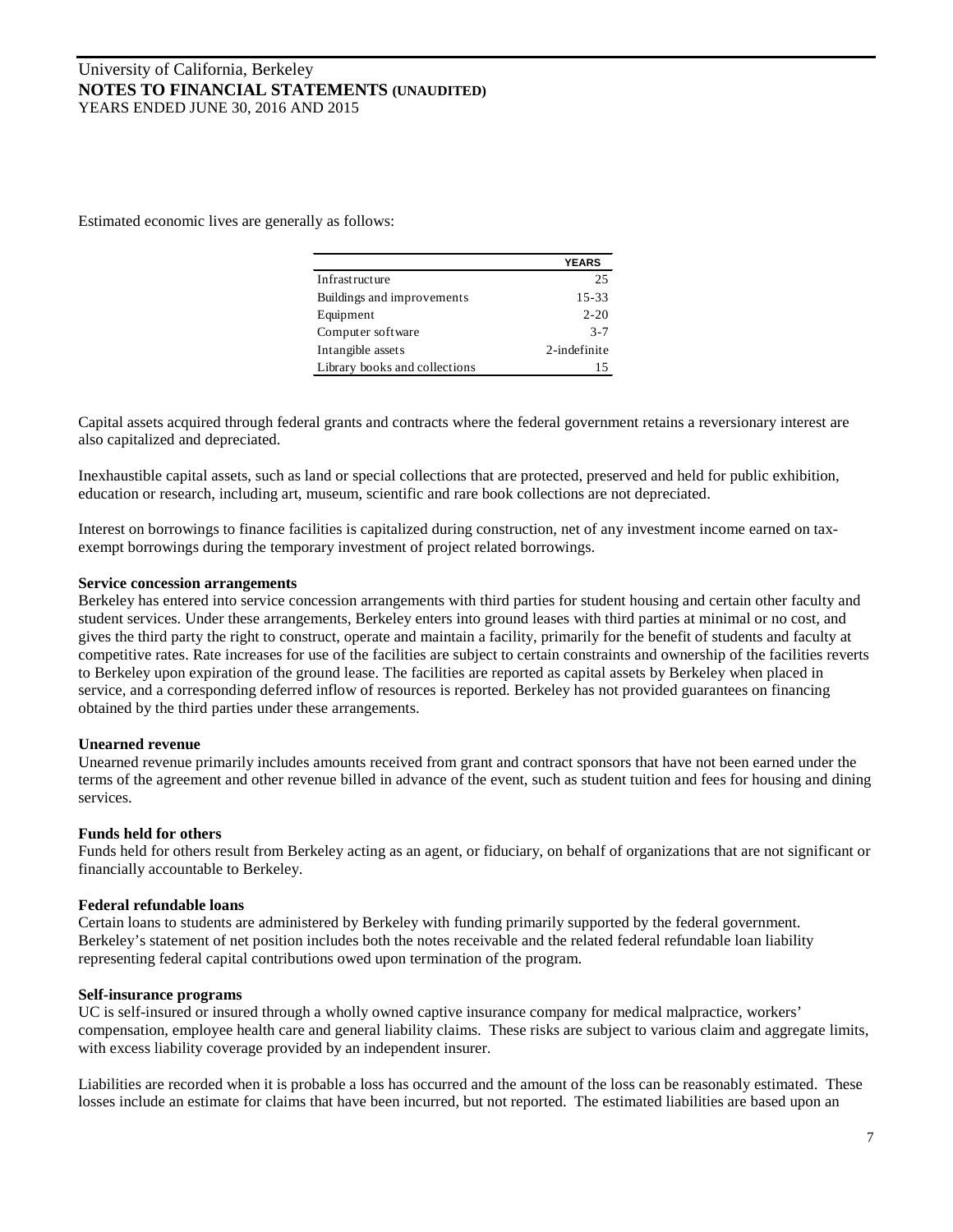independent actuarial determination of the present value of the anticipated future payments. While Berkeley participates in the self-insurance programs, they are administered by UC's Office of the President. Accordingly, the self-insurance funding and liabilities are not included in the accompanying financial statements.

## **Pollution remediation obligations**

Upon an obligating event, Berkeley estimates the components of any expected pollution remediation costs and recoveries from third parties. The costs, estimated using the expected cash flow technique, are accrued as a liability. Pollution remediation liabilities generally involve groundwater, soil and sediment contamination at certain sites where state and other regulatory agencies have indicated that Berkeley is among the responsible parties. The liabilities are revalued annually and may increase or decrease the cost or recovery from third parties, if any, as a result of additional information that refines the estimates, or from payments made from revenue sources that support the activity. There were no expected recoveries at June 30, 2016 reducing the pollution remediation liability.

## **Deferred outflows of resources and deferred inflows of resources**

Deferred outflows of resources and deferred inflows of resources represent a consumption and acquisition of net position that applies to a future period, respectively. Berkeley classifies gains on retirement of debt as deferred inflows of resources and losses as deferred outflows of resources and amortizes such amounts as a component of interest expense over the remaining life of the old debt, or the new debt, whichever is shorter.

Payments received or to be received by Berkeley from service concession arrangements are reported as deferred inflows of resources.

Changes in net pension liability not included in pension expense, including proportionate shares of collective pension expense from the University of California Retirement Plan, are reported as deferred outflows of resources or deferred inflows of resources related to pensions for Berkeley.

#### **Net position**

Net position is required to be classified for accounting and reporting purposes into the following categories:

#### **Net investment in capital assets**

This category includes all of Berkeley's capital assets, net of accumulated depreciation, reduced by outstanding debt attributable to the acquisition, construction, or improvement of those assets.

#### **Restricted**

Berkeley classifies the net position resulting from transactions with purpose restrictions as restricted net position until the specific resources are used for the required purpose or for as long as the provider requires the resources to remain intact.

*Nonexpendable.* The net position subject to externally imposed restrictions, which must be retained in perpetuity by Berkeley, is classified as nonexpendable net position. This includes Berkeley's permanent endowment funds.

*Expendable.* The net position whose use by Berkeley is subject to externally imposed restrictions that can be fulfilled by actions of Berkeley pursuant to those restrictions or that expire by the passage of time are classified as expendable net position.

## **Unrestricted**

The net position that is not subject to externally imposed restrictions governing their use are classified as unrestricted net position. Unrestricted net position may be designated for specific purposes by management or the Regents. Substantially all unrestricted net position is allocated for academic and research initiatives or programs, for capital programs or for other purposes.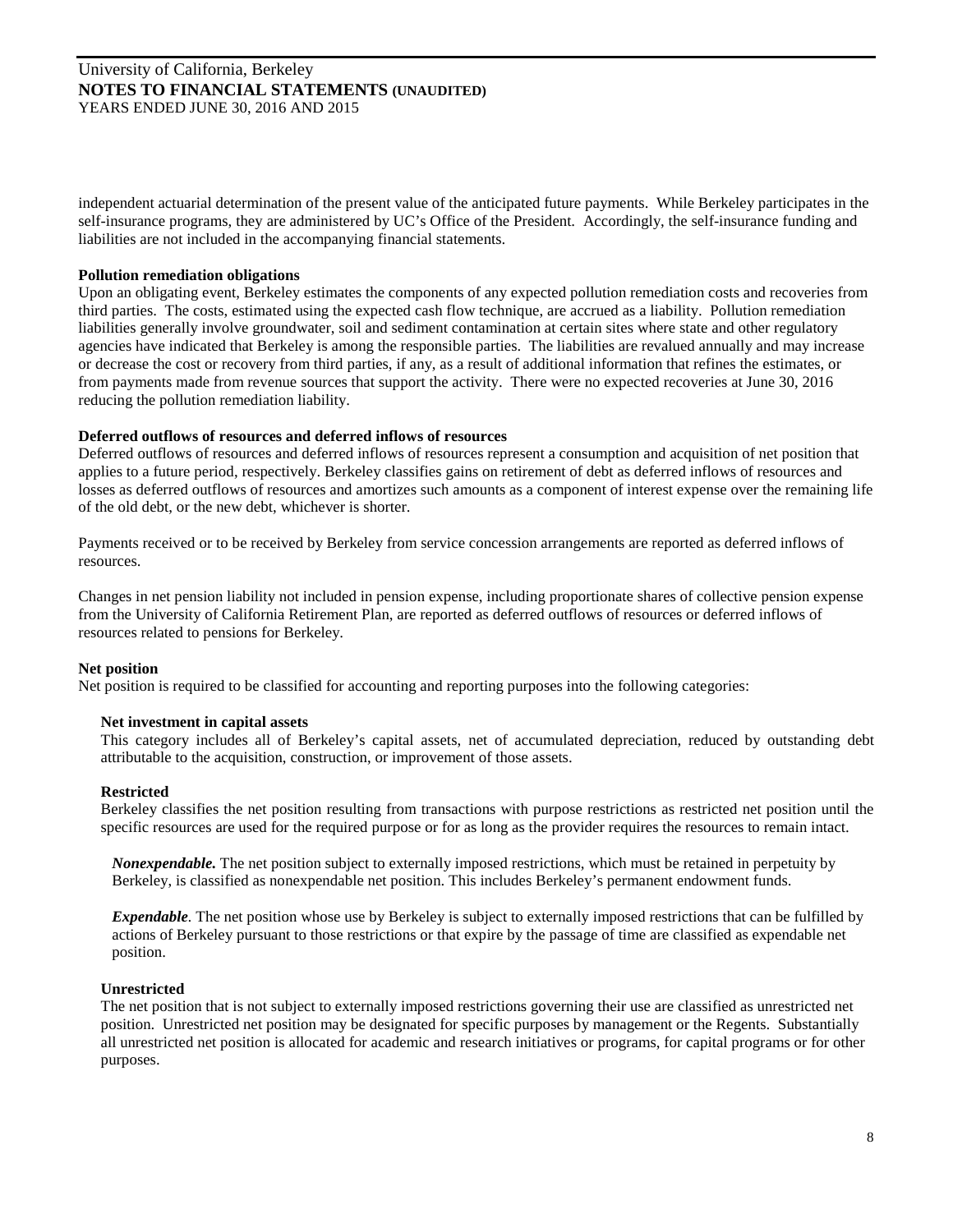Expenses are charged to either restricted or unrestricted net position based upon a variety of factors, including consideration of prior and future revenue sources, the type of expense incurred, Berkeley's budgetary policies surrounding the various revenue sources or whether the expense is a recurring cost.

#### **Revenues and expenses**

Operating revenues include receipts from student tuition and fees, grants and contracts for specific operating activities, and sales and services from educational activities and auxiliary enterprises. Operating expenses incurred in conducting the programs and services of Berkeley are presented in the statement of revenues, expenses and changes in net position as operating activities.

Certain significant revenues relied upon and budgeted for fundamental operational support of the core instructional mission of Berkeley are mandated by the GASB to be recorded as nonoperating revenues, including state educational appropriations, certain federal grants for student financial aid, private gifts and investment income, since the GASB does not consider them to be related to the principal operating activities of Berkeley.

Private gift or capital gift revenues associated with Foundation grants to Berkeley are recorded by Berkeley as gifts when the Foundation transfers the gifts to Berkeley.

Nonoperating revenues and expenses include state educational appropriations, state financing appropriations, Build America Bonds federal interest subsidies, Federal Pell Grants, private gifts for other than capital purposes, investment income, net appreciation or depreciation in the fair value of investments, interest expense and other nonoperating revenues.

State capital appropriations, capital gifts and grants, and transfers from UC are classified as other changes in net position.

## **Student tuition and fees**

Substantially all of the student tuition and fees provide for current operations of Berkeley. A small portion of the student fees, reported as capital gifts and grants, is required for debt service associated with student union and recreational centers.

Berkeley recognizes certain scholarship allowances as the difference between the stated charge for tuition and fees, housing and dining charges, recreational center and other fees, and the amount that is paid by the student and third parties on behalf of the student. Payments of financial aid made directly to students are classified as scholarship and fellowship expenses.

Scholarship allowances are netted against student tuition and fees in the statements of revenues, expenses and changes in net position for the years ended June 30 are as follows:

| (in thousands of dollars)     |           |           |
|-------------------------------|-----------|-----------|
|                               | 2016      | 2015      |
| Student tuition and fees      | \$181,709 | \$180,413 |
| Auxiliary enterprises         | 31,972    | 32,876    |
| <b>Scholarship allowances</b> | \$213,681 | \$213,289 |

#### **State appropriations**

The state of California provides appropriations to UC on an annual basis. Berkeley's allocated share of state educational appropriations from UC is recognized as nonoperating revenue; however, the related expenses for educational or other specific operating purposes are reported as operating expenses. State appropriations for capital projects are recorded as revenue under other changes in net position when the related expenditures are incurred. Special state appropriations for AIDS, tobacco, and breast cancer research are reported as grant operating revenue.

#### **Grant and contract revenue**

Berkeley receives grant and contract revenue from governmental and private sources. Berkeley recognizes revenue associated with the direct costs of sponsored programs as the related expenditures are incurred. Recovery of facilities and administrative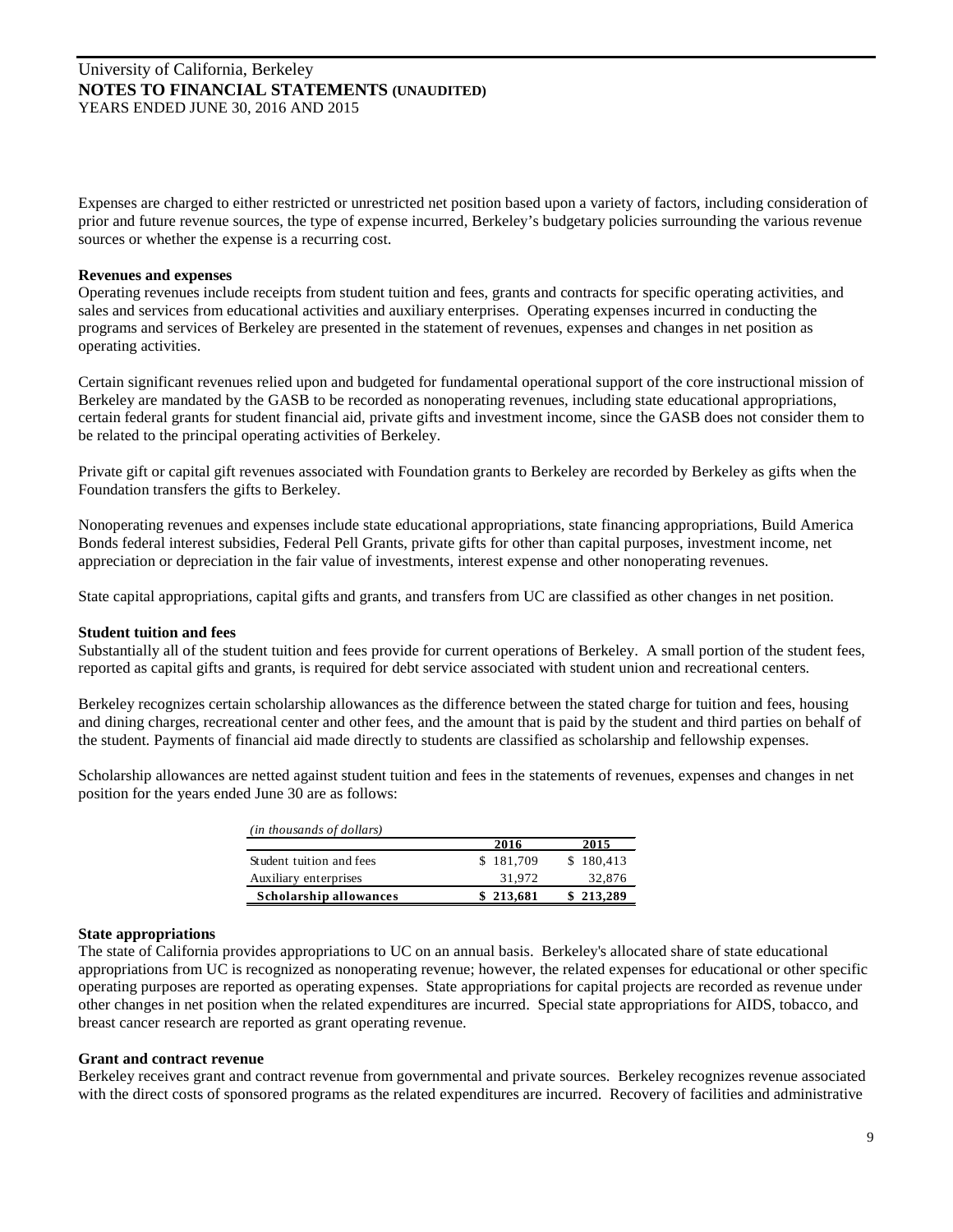costs of federally sponsored programs is at cost reimbursement rates negotiated with UC's federal cognizant agency, the U.S. Department of Health and Human Services. For the year ended June 30, 2016, the facilities and administrative cost recovery totaled \$123.4 million, \$85.9 million from federally sponsored programs and \$37.5 million from other sponsors. For the year ended June 30, 2015, the facilities and administrative cost recovery totaled \$118.7 million, \$82.6 million from federally sponsored programs and \$36.1 million from other sponsors.

## **Net pension liability**

The University of California Retirement Plan (UCRP) provides retirement benefits to retired employees of Berkeley. Berkeley is required to contribute to UCRP at a rate set by The Regents. Pension obligations include Berkeley's share of UC's net pension liability for UCRP and its liability to UC for additional deposits in UCRP made by UC. The additional deposits in UCRP made by UC resources were to make up the gap between the approved contribution rates and the required contributions based on The Regents' funding policy. These deposits, carried as internal loans by UC, are being repaid by Berkeley, plus accrued interest, over a thirty-year period through a supplemental pension assessment. Supplemental pension assessments and changes in Berkeley's share of the internal loans are reported as pension expense in the statements of revenues, expenses and changes in net position.

Berkeley's share of pension obligations, deferred inflows of resources, deferred outflows of resources and pension expense have been determined based upon its proportionate share of covered compensation for the fiscal year. The fiduciary net position and changes in the fiduciary net position of UCRP have been measured consistent with the accounting policies used by the plan. For purposes of measuring UCRP's fiduciary net position, investments are reported at fair value and benefit payments are recognized when due and payable in accordance with the benefit terms.

## **Retiree health benefits and obligations for retiree health benefits**

The University of California Retiree Health Benefit Trust (UCRHBT) provides retiree health benefits to retired employees of Berkeley. Contributions from Berkeley to the UCRHBT are effectively made to a single-employer health plan administered by UC as a cost-sharing plan. Berkeley is required to contribute at a rate assessed each year by UC. As a result, Berkeley's required contributions are recognized as an expense in the statements of revenues, expenses and changes in net position.

#### **Transactions with UC and UC Affiliates**

Berkeley has various transactions with the UC and UC affiliates. UC, as the primary reporting entity, has at its discretion the ability to transfer cash from Berkeley at will (subject to certain restrictive covenants or bond indentures) and to use that cash at its discretion.

Certain revenues and expenses are allocated from UC to Berkeley. Allocated revenues and expenses reported in the statements of revenues, expenses and changes in net position are management's best estimates of Berkeley's arms-length receipt and payment of such amounts for its circumstances.

#### **Compensated absences**

Berkeley accrues annual leave, including employer-related costs, for employees at rates based upon length of service and job classification and compensatory time based upon job classification and hours worked.

## **Endowment spending**

Under provisions of California law, the Uniform Prudent Management of Institutional Funds Act allows for investment income, as well as a portion of realized and unrealized gains, to be expended for the operational requirements of Berkeley programs.

#### **Tax exemption**

UC is recognized as a tax-exempt organization under Section 501(c) (3) of the Internal Revenue Code (IRC). Because UC is a state institution, related income received by UC is also exempt from federal tax under IRC Section 115(a). In addition, UC is exempt from state income taxes imposed under the California Revenue and Taxation Code.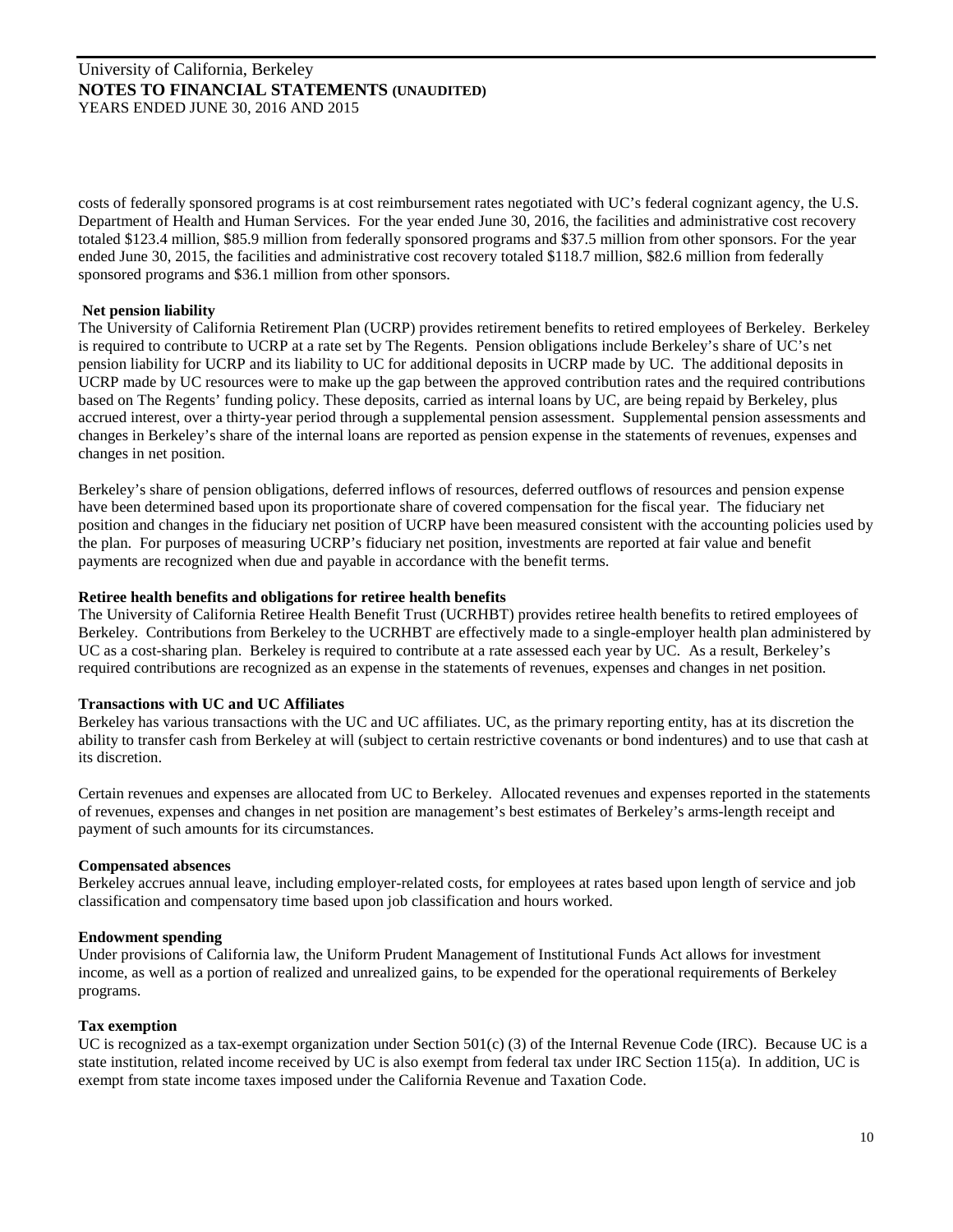#### **Use of estimates**

The preparation of financial statements in conformity with accounting principles generally accepted in the United States of America requires management to make estimates and assumptions that affect the reported amounts of assets and liabilities and disclosure of contingent assets and liabilities at the date of the financial statements and the reported amounts of revenues and expenses during the reporting period. Although management believes the estimates and assumptions are reasonable, they are based upon information available at the time the estimate or judgment is made and actual amounts could differ from those estimates.

#### **New accounting pronouncements**

In February 2015, the GASB issued Statement No. 72, *Fair Value Measurement and Application,* effective for Berkeley's fiscal year beginning July 1, 2015. This Statement establishes standards for accounting and financial reporting for fair value measurements. The Statement requires investments to be measured at fair value and permits the use of net asset value as the fair value when an investment does not have a readily determinable fair value. Fair value is defined as the price that would be received to sell an asset or paid to transfer a liability in an orderly transaction between market participants at the measurement date. Implementation of Statement No. 72 resulted in additional disclosures of investments and other assets reported at fair value within the fair value hierarchy.

In June 2015, the GASB issued Statement No. 73, *Accounting and Financial Reporting for Pensions and Related Assets That Are Not within the Scope of GASB Statement 68, and Amendments to Certain Provisions of GASB Statements 67 and 68,*  effective for Berkeley's fiscal year beginning July 1, 2015. This Statement establishes requirements for those pensions and pension plans that were not covered by Statements 67 and 68, specifically those not administered through a trust meeting specified criteria. Implementation of Statement No. 73 had no impact on the financial statements for the year ended June 30, 2016

In June 2015, the GASB issued Statement No. 75, *Accounting and Financial Reporting for Postemployment Benefits Other Than Pensions,* effective for Berkeley's fiscal year beginning July 1, 2017. This Statement revises existing standards for measuring and reporting retiree health benefits provided by Berkeley to its employees. This Statement requires recognition of a liability equal to the net retiree health benefit liability, which is measured as the total retiree health benefit liability, less the amount of the UCRHBT's fiduciary net position. The total retiree health benefit liability is determined based upon discounting projected benefit payments based on claims costs, the benefit terms and legal agreements existing at the UCRHBT's fiscal year end. Projected benefit payments are required to be discounted using a single rate that reflects the expected rate of return of investments, to the extent that plan assets are available to pay benefits, and a tax-exempt, high-quality municipal bond rate when plan assets are not available. The Statement requires that most changes in the net retiree health benefit liability be included in the retiree health benefit expense in the period of change. As of June 30, 2016 Berkeley reported a retiree health benefit obligation of \$894 million. Under Statement No. 75, Berkeley's OPEB obligation is expected to increase. Berkeley is evaluating the effect that Statement 75 will have on its financial statements.

In June 2015, the GASB issued Statement No. 76, *The Hierarchy of Generally Accepted Accounting Principles for State and Local Governments,* effective for Berkeley's fiscal year beginning July 1, 2015. This Statement reduces the GAAP hierarchy to two categories of authoritative GAAP from the four categories under GASB Statement No. 55, *The Hierarchy of Generally Accepted Accounting Principles for State and Local Governments.* The first category of authoritative GAAP consists of GASB Statements of Governmental Accounting Standards. The second category comprises GASB Technical Bulletins and Implementation Guides, as well as guidance from the American Institute of Certified Public Accountants that is cleared by the GASB. Implementation of Statement No. 76 had no impact on the financial statements for the year ended June 30, 2016.

In August 2015, the GASB issued Statement No. 77, *Tax Abatement Disclosures,* effective for Berkeley's fiscal year beginning July 1, 2016. This statement requires governments to disclose information about their own tax abatements separately from information about tax abatements that are entered into by other governments that reduce the reporting government's tax revenues. The purpose of this statement is to increase transparency in regards to tax abatements governments enter into and make the impact of these agreements more apparent to users of the financial statements. Implementation of Statement No. 77 had no impact on the financial statements for the year ended June 30, 2016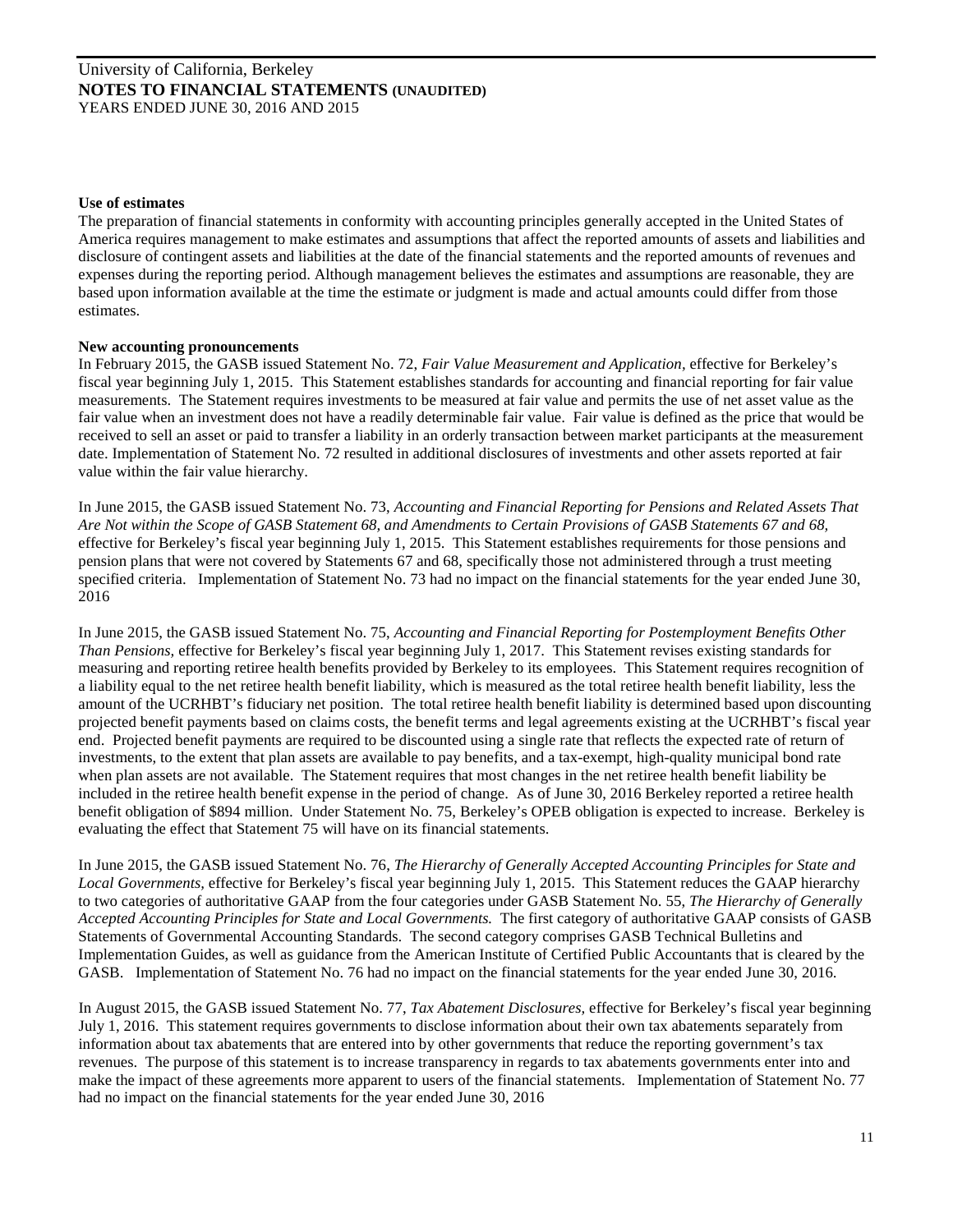In December 2015, the GASB issued Statement No. 79, *Certain External Investment Pools and Pool Participants*, effective for Berkeley's fiscal year beginning July 1, 2015. This Statement establishes criteria for an external investment pool to qualify for making the election to measure all of its investment at amortized cost for financial reporting purposed. Implementation of Statement No. 79 had no impact on the financial statements for the year ended June 30,2016.

In April 2016, the GASB issued Statement No. 82, *Pension Issues—An Amendment of GASB Statements No. 67, No. 68, and No. 73*, effective for the University's fiscal year beginning July 1, 2016. Berkeley has elected to early implement this Statement, effective July1, 2015. This Statement clarifies or amends Statement No. 67,68 and 73 and specifically addresses the issues of presentation of payroll related measures in required supplementary information, the selection of assumptions and of payments made by employers to satisfy plan member contribution requirements. Implementation of Statement No. 82 had no impact on the financial statements.

# **NOTE 1: CASH AND CASH EQUIVALENTS**

UC maintains centralized management for substantially all of its cash and cash equivalents. Cash and cash equivalents consists of cash in Berkeley's demand deposit accounts and cash in UC's STIP.

Cash in Berkeley's demand deposit accounts is minimized by sweeping available cash balances into UC's investment accounts on a daily basis. At June 30, 2016 and 2015, the carrying amount of Berkeley's demand deposits, generally held in nationally recognized banking institutions, was \$8.6 million and \$8.5 million, respectively. Berkeley's deposits in demand deposit accounts are uninsured and uncollateralized.

Berkeley does not have a significant exposure to foreign currency risk in demand deposit accounts. Accounts held in foreign countries maintain minimum operating balances with the intent to reduce potential foreign exchange risk while providing an adequate level of liquidity to meet the obligations of the academic programs established abroad. The equivalent U.S. dollar balance required to support research groups in foreign countries was \$0.3 million at June 30, 2016 and \$0.7 million at June 30, 2015.

A portion of Berkeley's cash is deposited by UC into the STIP. STIP allows Berkeley to maximize its returns on its short-term cash balances by taking advantage of the economies of scale of investing in a large pool with a broad range of maturities and is managed to maximize current earned income. Cash to provide for payroll, construction expenditures and other operating expenses is invested in STIP. At June 30, 2016 and 2015, the carrying amount of Berkeley's STIP was \$259.8 million and \$349.4 million, respectively.

## **NOTE 2: INVESTMENTS**

The Regents, as the governing Board of UC, is responsible for the oversight of UC's investments and establishes investment policy, which is carried out by UC's Chief Investment Officer. These investments are associated with the STIP, TRIP, GEP, and other investment pools managed by UC's Chief Investment Officer, or are separately invested.

Berkeley's share of STIP is classified as cash and cash equivalents in the statements of net position.

UC does not maintain the composition of investments by investment type by campus. UC managed commingled funds (UC pooled funds) serve as the core investment vehicle for Berkeley. A description of the funds used is as follows:

TRIP allows Berkeley the opportunity to maximize the return on its long-term working capital by taking advantage of the economies of scale of investing in a large pool across a broad range of asset classes. TRIP supplements STIP by investing in an intermediate-term, higher risk portfolio allocated across equities, fixed-income and liquid alternative strategies. It allows Berkeley to maximize its return on its long-term capital. Its objective is to generate a rate of return above the policy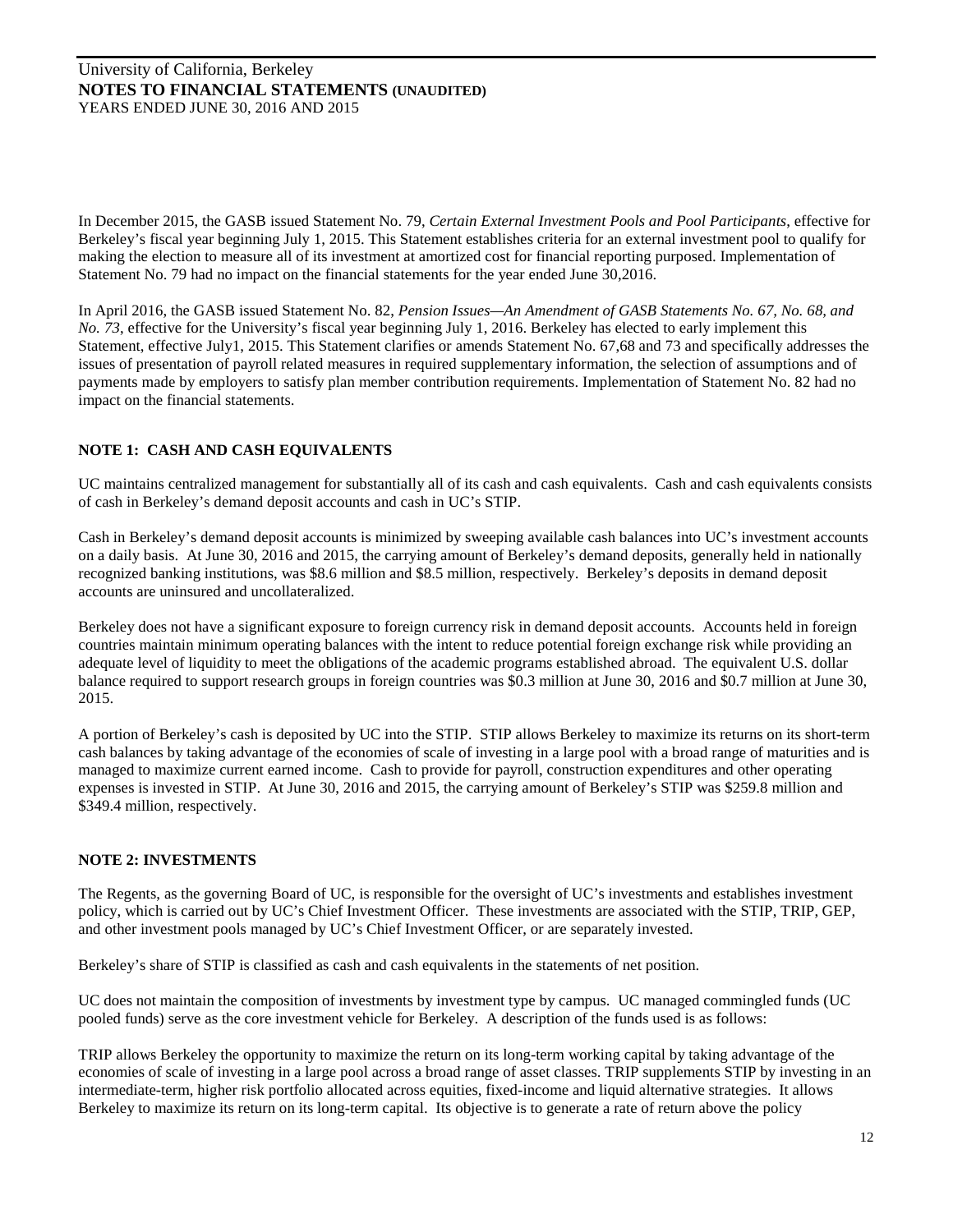benchmark, after all costs and fees, consistent with liquidity, cash flow requirements and the risk. TRIP is considered to be an external investment pool from Berkeley's perspective. The fair value of Berkeley's investment in TRIP was \$1,034.5 million and \$1,033.0 million at June 30, 2016 and 2015, respectively.

Investments in TRIP are committed for a three-year lock-up period and would therefore not be available to Berkeley until the end of such lock-up period. After the lock-up period expires, one calendar quarter notice will be required for any redemptions or withdrawals. Withdrawals will occur on the last business day of the month. Investments into TRIP are subject to certain withdraws guidelines such as limiting the with drawls to 10% of the current value of TRIP in any one quarter.

GEP is an investment pool in which a large number of individual endowments participate in order to benefit from diversification and economies of scale. GEP is a balanced portfolio of equities, fixed-income securities and alternative investments. The primary goal is to maximize long-term total return, growth of principal and a growing payout stream to ensure that future funding for endowment-supported activities can be maintained. Where donor agreements place constraints on allowable investments, assets associated with endowments are invested in accordance with the terms of the agreements. The fair value of Berkeley's investment in GEP was \$2,250.3 million and \$2,427.0 million at June 30, 2016 and 2015, respectively.

There are many factors that can affect the value of investments. In addition to market risk, credit risk, custodial credit risk, concentration of credit risk and foreign currency risk may affect both equity and fixed-income securities. Equity securities are affected by such factors as economic conditions, individual company earnings performance and market liquidity, while fixedincome securities are particularly sensitive to credit risk, inflation and changes in interest rates.

Additional information on UC's investments can be obtained from its 2015-2016 annual financial report.

# **NOTE 3: INVESTMENTS HELD BY TRUSTEES**

Proceeds from the sale of the state of California's lease revenue bonds to be used for financing certain Berkeley capital projects were deposited in a commingled U.S. bond fund managed by the state of California Treasurer's Office, as trustee, and distributed to Berkeley as the projects are constructed. The fair value of these deposits was \$6.0 million and \$9.6 million at June 30, 2016 and 2015, respectively.

## **NOTE 4: RESTRICTED BOND PROCEEDS HELD BY UC**

Proceeds from the sale of UC revenue bonds to be used for financing certain Berkeley capital projects were deposited in a commingled fund managed by the Treasurer of the Regents and distributed to Berkeley as the projects are constructed. Berkeley's share of restricted bond proceeds held by UC was \$11.0 million at June 30, 2016 and \$40.8 million at June 30, 2015.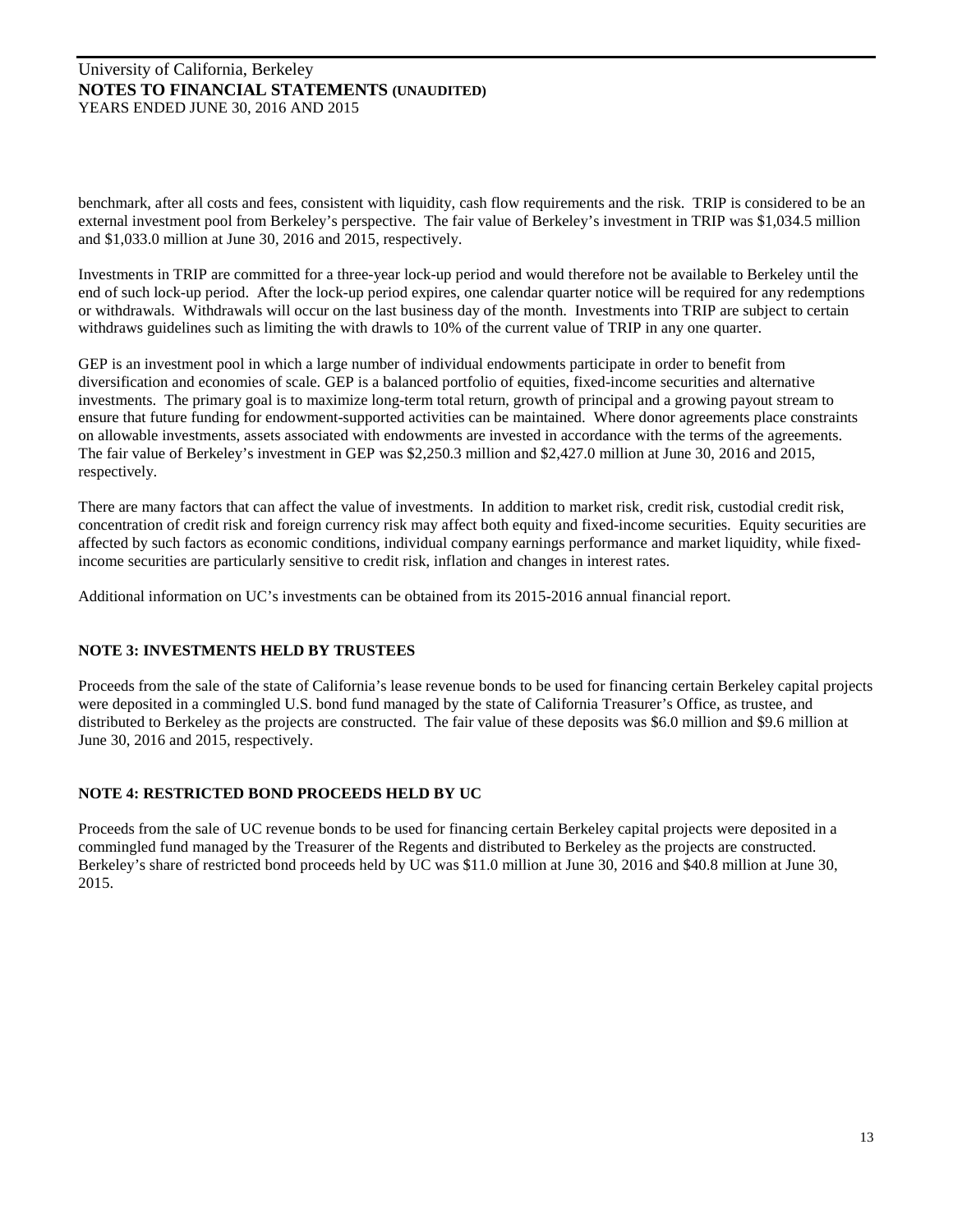# **NOTE 5: ACCOUNTS RECEIVABLE**

| (in thousands of dollars)            |                                                 |                                                                 |          |              |         |               |  |  |  |  |              |              |
|--------------------------------------|-------------------------------------------------|-----------------------------------------------------------------|----------|--------------|---------|---------------|--|--|--|--|--------------|--------------|
|                                      | <b>STATE &amp; FEDERAL</b><br><b>GOVERNMENT</b> | <b>LOCAL GOVT &amp;</b><br><b>PRIVATE GRANTS</b><br>& CONTRACTS |          |              |         |               |  |  |  |  | <b>OTHER</b> | <b>TOTAL</b> |
| At June 30, 2016                     |                                                 |                                                                 |          |              |         |               |  |  |  |  |              |              |
| Accounts receivable                  | \$<br>148,017                                   | \$                                                              | 90.676   | \$           | 14.349  | \$<br>253.042 |  |  |  |  |              |              |
| Allowance for uncollectible accounts | 225                                             |                                                                 | (8,662)  |              | (4,087) | (12, 524)     |  |  |  |  |              |              |
| Accounts receivable, net             | \$<br>148,242                                   | \$                                                              | 82,014   | \$           | 10.262  | \$<br>240,518 |  |  |  |  |              |              |
| At June 30, 2015                     |                                                 |                                                                 |          |              |         |               |  |  |  |  |              |              |
| Accounts receivable                  | \$<br>154.701                                   | \$                                                              | 58.374   | $\mathbb{S}$ | 36.799  | \$<br>249.874 |  |  |  |  |              |              |
| Allowance for uncollectible accounts | (401)                                           |                                                                 | (1, 155) |              | (3,610) | (5,166)       |  |  |  |  |              |              |
| Accounts receivable, net             | \$<br>154,300                                   | \$                                                              | 57,219   | \$           | 33,189  | \$<br>244,708 |  |  |  |  |              |              |

Accounts receivable and the allowance for uncollectible accounts at June 30 are as follows:

Berkeley's other accounts receivable are primarily related to tuition and fees and auxiliary enterprises.

The expense for uncollectible accounts has either increased or (decreased) the following revenues for the years ended June 30:

| (in thousands of dollars)          |   |          |      |       |
|------------------------------------|---|----------|------|-------|
|                                    |   | 2016     |      | 2015  |
| Student tuition and fees           | S | (438)    | - \$ | (58)  |
| Grants and contracts               |   | (8, 495) |      | (66)  |
| Educational activities             |   | (70)     |      | 69    |
| Auxiliary enterprises              |   | (154)    |      | 135   |
| Other operating revenues           |   | (37)     |      | 1,647 |
| Expense for uncollectible accounts |   | (9.194)  | \$.  | 1,727 |

# **NOTE 6: PLEDGES RECEIVABLE**

The composition of pledges receivable at June 30, 2016 and 2015 is summarized as follows:

| (in thousands of dollars)                   |       |           |   |          |
|---------------------------------------------|-------|-----------|---|----------|
|                                             |       | 2016      |   | 2015     |
| Total pledges receivable outstanding        | S     | 19.049    | S | 24.958   |
| Less: Unamortized discount to present value | (435) |           |   | (606)    |
| Allowance for uncollectible pledges         |       | (11, 955) |   | (14,093) |
| Total pledges receivable, net               |       | 6,659     |   | 10,259   |
| Less: Current portion of pledges receivable |       | (1, 582)  |   | (2,726)  |
| Noncurrent portion of pledges receivable \$ |       | 5.077     |   | 7,533    |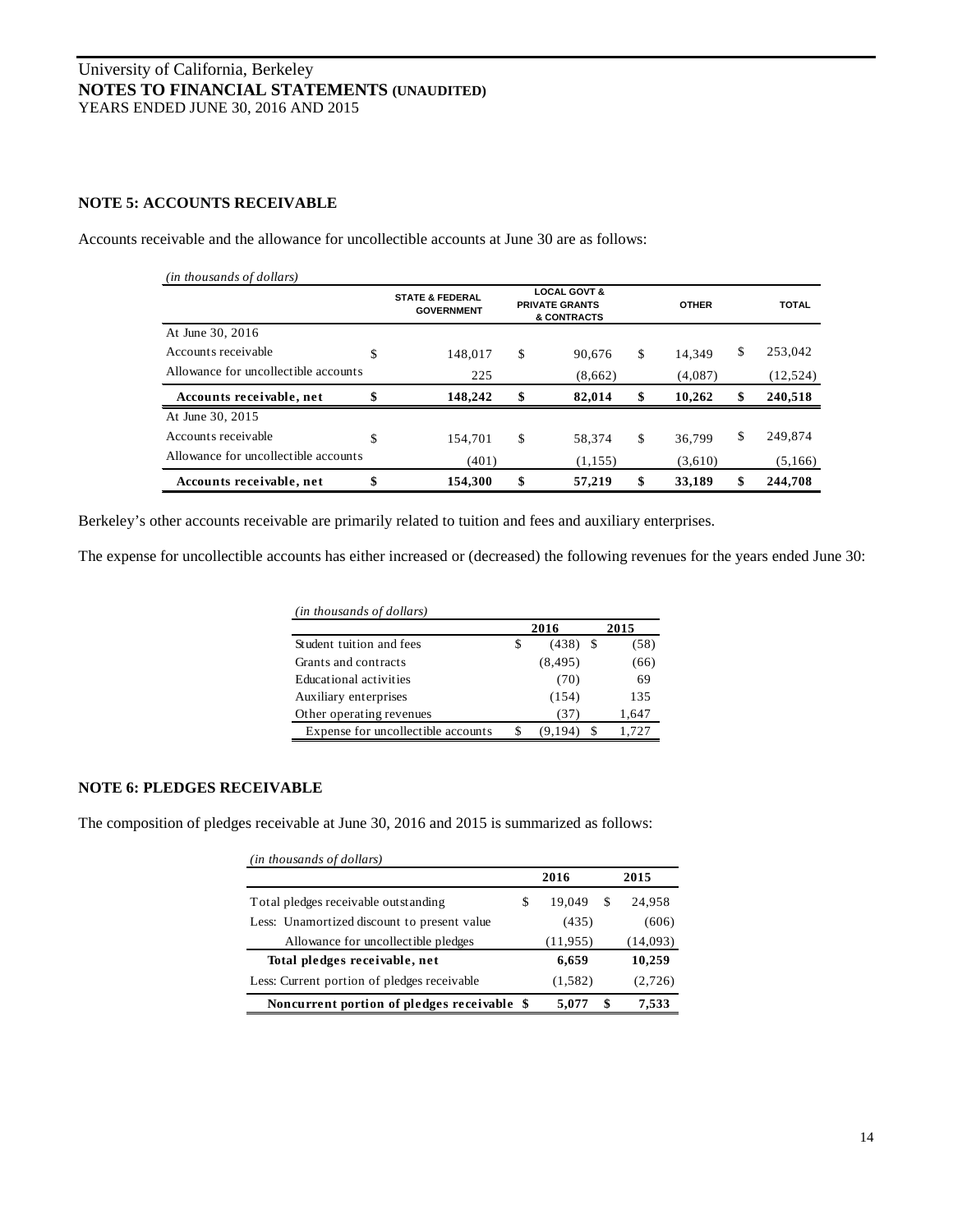Future receipts under pledge agreements for each of the five fiscal years subsequent to June 30, 2016 and thereafter are as follows:

| ( <i>in thousands of dollars</i> )   |             |
|--------------------------------------|-------------|
| Year Ending June 30                  |             |
| 2017                                 | 13,286<br>S |
| 2018                                 | 2,614       |
| 2019                                 | 614         |
| 2020                                 | 265         |
| 2021                                 | 260         |
| 2022-2026                            | 1,260       |
| Beyond 2026                          | 750         |
| Total payments on pledges receivable | 19,049      |

Adjustments to the allowance for uncollectible pledges for Berkeley have increased (decreased) the following revenues for the years ended June 30, 2016 and 2015:

| (in thousands of dollars) |       |         |
|---------------------------|-------|---------|
|                           | 2016  | 2015    |
| Private gifts             | 1.397 | (293)   |
| Capital gifts and grants  | ۰     | (8,119) |

## **NOTE 7: NOTES AND MORTGAGES RECEIVABLE**

Notes and mortgages receivable at June 30, 2016 and 2015, along with the allowance for uncollectible amounts, are as follows:

| (in thousands of dollars)              |                |                                  |          |    |       |              |          |  |
|----------------------------------------|----------------|----------------------------------|----------|----|-------|--------------|----------|--|
|                                        |                | <b>NONCURRENT</b>                |          |    |       |              |          |  |
|                                        | <b>CURRENT</b> | <b>MORTGAGES</b><br><b>NOTES</b> |          |    |       | <b>TOTAL</b> |          |  |
| At June 30, 2016                       |                |                                  |          |    |       |              |          |  |
| Notes and mortgages receivable         | \$<br>4.921    |                                  | \$26.626 | \$ | 2.079 | S            | 28,705   |  |
| Allowance for uncollectible amounts    | (50)           |                                  | (1, 858) |    |       |              | (1,858)  |  |
| Notes and mortgages receivable, net \$ | 4,871          |                                  | \$24,768 | \$ | 2,079 | \$           | 26,847   |  |
| At June 30, 2015                       |                |                                  |          |    |       |              |          |  |
| Notes and mortgages receivable         | \$<br>5,001    |                                  | \$25,868 | \$ | 2,170 | S            | 28,038   |  |
| Allowance for uncollectible amounts    | (51)           |                                  | (1, 815) |    |       |              | (1, 815) |  |
| Notes and mortgages receivable, net \$ | 4.950          | S                                | 24,053   | \$ | 2,170 | \$           | 26,223   |  |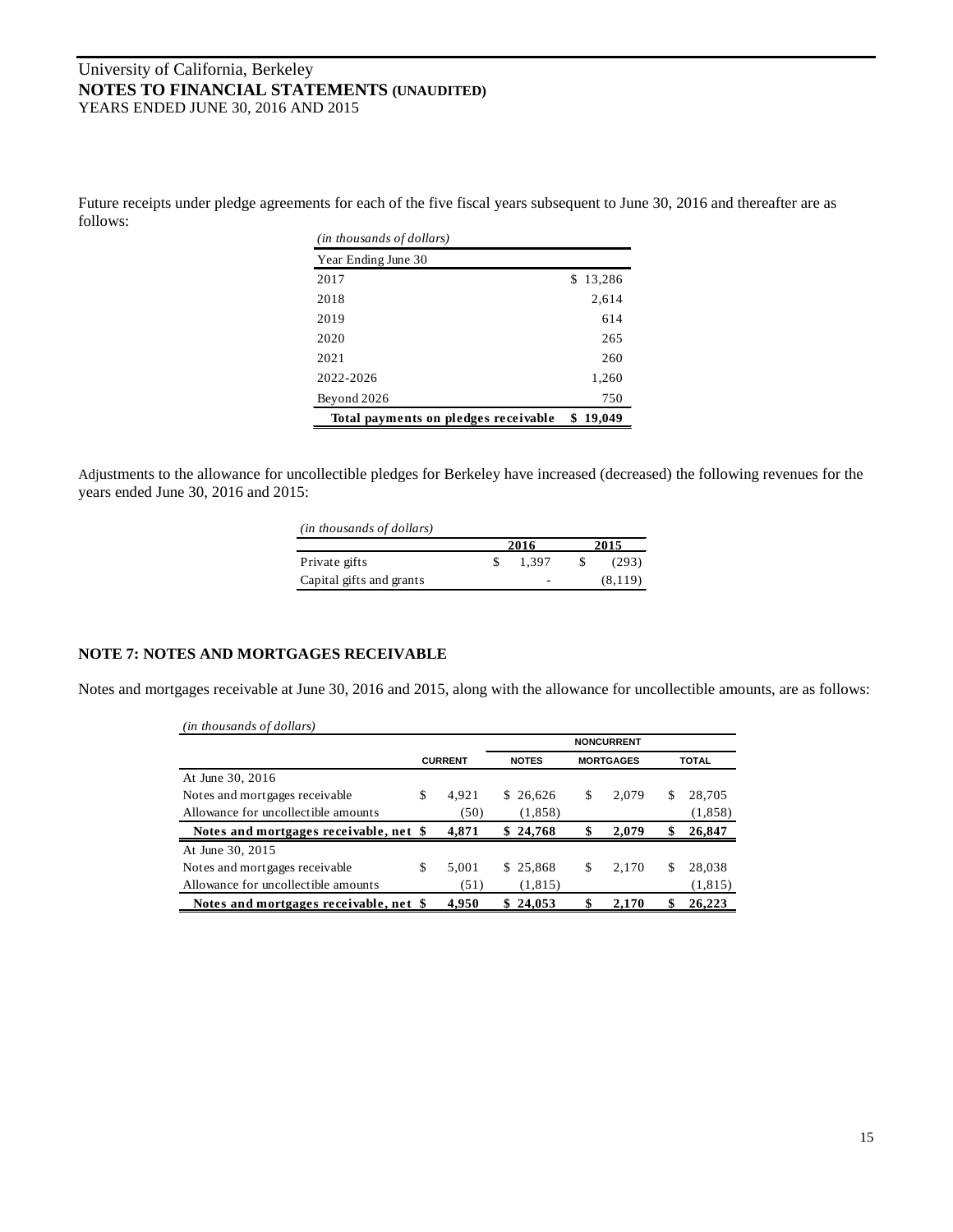## **NOTE 8: CAPITAL ASSETS**

Berkeley's capital asset activity for the years ended June 30 is as follows:

| (in thousands of dollars)                        |    |           |               |                                                |      |                  |      |           |               |                                                |                  |                 |
|--------------------------------------------------|----|-----------|---------------|------------------------------------------------|------|------------------|------|-----------|---------------|------------------------------------------------|------------------|-----------------|
|                                                  |    | 2014      |               | <b>ADDITIONS</b>                               |      | <b>DISPOSALS</b> |      | 2015      |               | <b>ADDITIONS</b>                               | <b>DISPOSALS</b> | 2016            |
| <b>ORIGINAL COST</b>                             |    |           |               |                                                |      |                  |      |           |               |                                                |                  |                 |
| Land                                             | S  | 110.989   |               |                                                |      |                  | \$   | 110,989   | \$.           | 1,134                                          | \$<br>(1)        | \$<br>112,122   |
| Infrastructure                                   |    | 63,358    | <sup>\$</sup> | $6,342$ \$                                     |      |                  |      | 69,700    | \$            | 2,834                                          |                  | 72,534          |
| Buildings and improvements                       |    | 4,205,014 |               | 307,942                                        |      | (1,612)          |      | 4,511,344 |               | 374,422                                        | (475)            | 4,885,291       |
| Equipment, software and intangibles              |    | 515,933   |               | 43,312                                         |      | (36, 546)        |      | 522,699   |               | 36,485                                         | (56, 120)        | 503,064         |
| Libraries and collections                        |    | 971,925   |               | 33,226                                         |      | (13, 633)        |      | 991,518   |               | 35,833                                         | (8,171)          | 1,019,180       |
| Special collections                              |    | 115,366   |               | 5,607                                          |      |                  |      | 120,973   |               | 7,095                                          |                  | 128,068         |
| Construction in progress                         |    | 405,220   |               | (22, 756)                                      |      |                  |      | 382,464   |               | (191, 184)                                     |                  | 191,280         |
| Capital assets, at original cost                 |    | 6,387,805 |               | 373,673                                        |      | (51,791)         | - 56 | 6,709,687 |               | 266,619                                        | (64, 767)        | 6,911,539       |
|                                                  |    | 2014      |               | <b>DEPRECIATION AND</b><br><b>AMORTIZATION</b> |      | <b>DISPOSALS</b> |      | 2015      |               | <b>DEPRECIATION AND</b><br><b>AMORTIZATION</b> | <b>DISPOSALS</b> | 2016            |
| <b>ACCUMULATED DEPRECIATION AND AMORTIZATION</b> |    |           |               |                                                |      |                  |      |           |               |                                                |                  |                 |
| Infrastructure                                   | S. | 26,486    | - \$          | 2,652                                          |      |                  | \$   | 29,138    | <sup>\$</sup> | 2,651                                          |                  | \$<br>31,789    |
| Buildings and improvements                       |    | 1,493,938 |               | 135,378                                        |      | (2,753)          |      | 1,626,563 |               | 152,408                                        | (154)            | 1,778,817       |
| Equipment, software and intangibles              |    | 391,489   |               | 33,549                                         |      | (36,078)         |      | 388,960   |               | 33,586                                         | (51,798)         | 370,748         |
| Libraries and collections                        |    | 729,705   |               | 29,983                                         |      | (13, 633)        |      | 746,055   |               | 30,287                                         | (8,171)          | 768,171         |
| Accumulated depreciation and amortization        |    | 2,641,618 | \$            | 201,562                                        | - 96 | (52, 464)        |      | 2,790,716 | ж.            | 218,932                                        | \$<br>(60, 123)  | 2,949,525       |
| Capital assets, net                              | \$ | 3,746,187 |               |                                                |      |                  | \$   | 3,918,971 |               |                                                |                  | \$<br>3,962,014 |

Service concession arrangements, reported as buildings and improvements, are \$19.1 million of original cost and \$0.8 million accumulated depreciation recorded at June 30, 2016.

## **NOTE 9: DEBT**

UC directly finances Berkeley's construction, renovation and acquisition of facilities and equipment, or for such other purposes as are authorized by The Regents through the issuance of debt obligations. Commercial paper and bank loans provide interim financing. Long-term financing includes revenue bonds, capital lease obligations and other borrowings.

| (in thousands of dollars)              |                       |                       |               |              |
|----------------------------------------|-----------------------|-----------------------|---------------|--------------|
|                                        | <b>INTEREST RATES</b> | <b>MATURITY YEARS</b> | 2016          | 2015         |
| <b>INTERIM FINANCING:</b>              |                       |                       |               |              |
| Commercial paper                       | 0.5527%               |                       | \$<br>114,077 | \$<br>67,323 |
| <b>LONG-TERM FINANCING:</b>            |                       |                       |               |              |
| UC general revenue bonds               | $0.1 - 7.6\%$         | 2017-2112             | 1,510,855     | 1,588,965    |
| UC limited projects revenue bonds      | $2.4 - 5.9\%$         | 2017-2050             | 712,827       | 659,585      |
| UC revenue bonds                       |                       |                       | 2,223,682     | 2.248.550    |
| Capital lease obligations              | $1.25 - 3.255\%$      | 2017-2021             | 5.269         | 6.934        |
| Other borrowings                       | $0.0 - 1.99\%$        | 2017-2025             | 14,776        | 10,082       |
| Total outstanding debt                 |                       |                       | 2,357,804     | 2,332,889    |
| Less: Commercial paper                 |                       |                       | (114, 077)    | (67, 323)    |
| Current portion of outstanding debt    |                       |                       | (102, 923)    | (99, 865)    |
| Noncurrent portion of outstanding debt |                       |                       | 2,140,804     | 2,165,701    |

Berkeley's share of outstanding debt at June 30 is as follows:

Interest expense associated with financing projects during construction, net of any investment income earned on tax-exempt bond proceeds during construction, is capitalized. Total interest expense during the years ended June 30, 2016 and 2015 was \$99.1 million and \$91.9 million, respectively. Interest expense, net of investment income, totaling \$5.0 million and \$18.7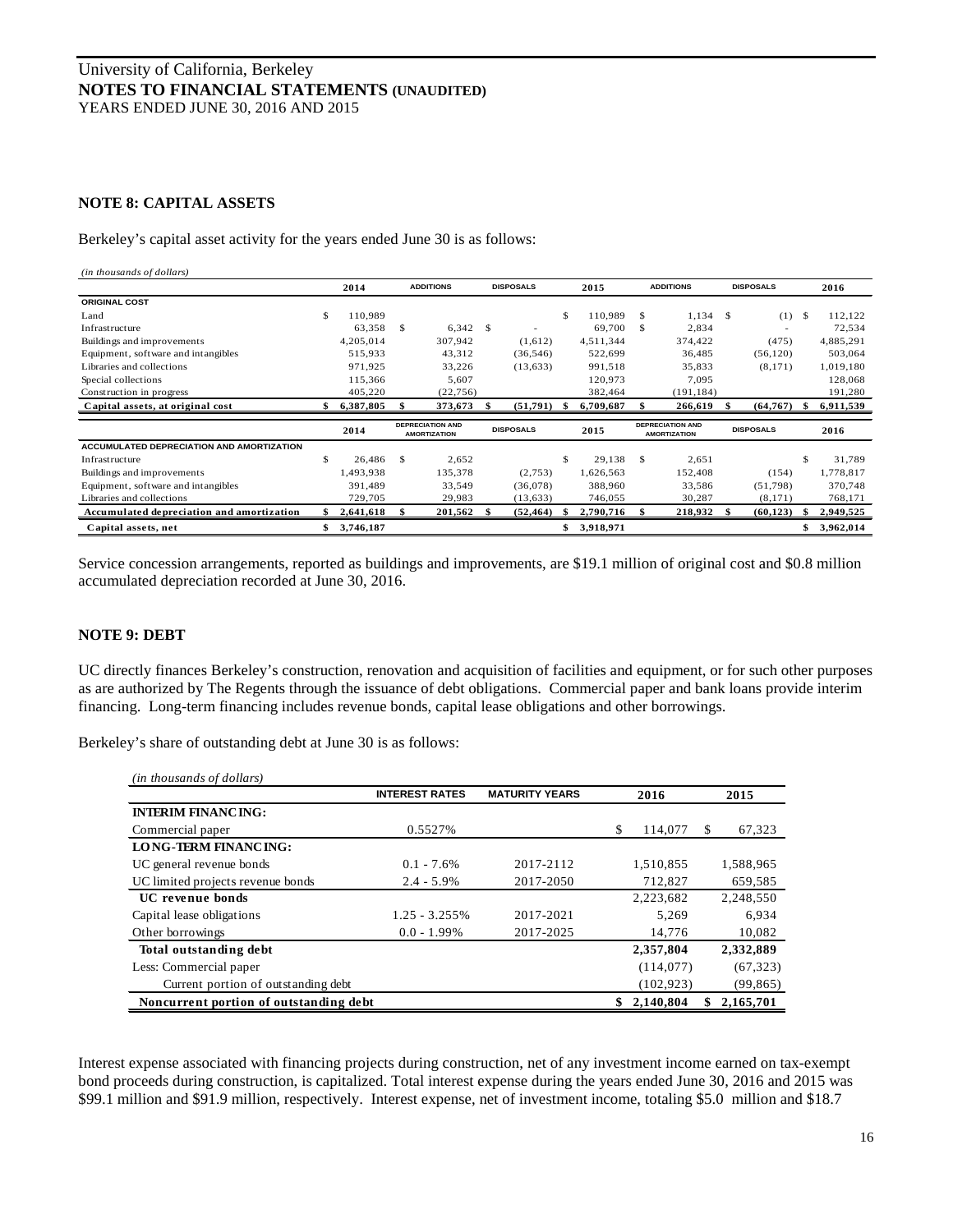million was capitalized during the years ended June 30, 2016 and 2015, respectively. The remaining \$94.1 million in 2016 and \$73.2 million in 2015 is reported as interest expense in the statement of revenues, expenses and changes in net position.

## **Outstanding Debt Activity**

*(in thousands of dollars)*

The activity with respect to Berkeley's share of UC's current and noncurrent debt for the years ended June 30 is as follows:

| un inousanas of aouars)                            |                                   |              |                                            |         |                                   |        |     |              |  |
|----------------------------------------------------|-----------------------------------|--------------|--------------------------------------------|---------|-----------------------------------|--------|-----|--------------|--|
|                                                    | <b>UC REVENUE</b><br><b>BONDS</b> |              | <b>CAPITAL LEASE</b><br><b>OBLIGATIONS</b> |         | <b>OTHER</b><br><b>BORROWINGS</b> |        |     | <b>TOTAL</b> |  |
| Year ended June 30, 2016                           |                                   |              |                                            |         |                                   |        |     |              |  |
| Long-term debt and capital leases at June 30, 2015 | \$                                | 2,248,550    | S.                                         | 6,934   | -S                                | 10,082 | \$. | 2,265,566    |  |
| New obligations                                    |                                   | 72,309       |                                            | 962     |                                   | 4,756  |     | 78,027       |  |
| Scheduled principal payments                       |                                   | (97, 177)    |                                            | (2,627) |                                   | (62)   |     | (99, 866)    |  |
| Long-term debt and capital leases at June 30, 2016 |                                   | 2,223,682    |                                            | 5,269   |                                   | 14,776 |     | 2,243,727    |  |
| Less: Current portion                              |                                   | (100, 619)   |                                            | (2,252) |                                   | (52)   |     | (102, 923)   |  |
| Noncurrent portion at June 30, 2016                |                                   | 2,123,063    | \$                                         | 3,017   | \$                                | 14,724 | S   | 2,140,804    |  |
| Year ended June 30, 2015                           |                                   |              |                                            |         |                                   |        |     |              |  |
| Long-term debt and capital leases at June 30, 2014 | \$                                | 2,245,766 \$ |                                            | 5,522   | £.                                | 3,023  | £.  | 2,254,311    |  |
| New obligations                                    |                                   | 99,945       |                                            | 3,483   |                                   | 7,059  |     | 110,487      |  |
| Scheduled principal payments                       |                                   | (97.161)     |                                            | (2,071) |                                   |        |     | (99, 232)    |  |
| Long-term debt and capital leases at June 30, 2015 |                                   | 2,248,550    |                                            | 6,934   |                                   | 10,082 |     | 2,265,566    |  |
| Less: Current portion                              |                                   | (97, 177)    |                                            | (2,627) |                                   | (61)   |     | (99, 865)    |  |
| Noncurrent portion at June 30, 2015                |                                   | 2,151,373    | \$                                         | 4,307   | \$                                | 10,021 |     | 2,165,701    |  |

#### **Commercial Paper**

Commercial paper may be issued for interim/permanent financing for capital projects, interim financing of equipment, standby or interim financing for gift financed projects and working capital for Berkeley.

The program's liquidity is supported by available investments in STIP and TRIP. Commercial paper is collateralized by a pledge of the revenues derived from the ownership or operation of the projects financed and constitute limited obligations of UC. There is no encumbrance, mortgage or other pledge of property securing commercial paper, and the paper does not constitute general obligations of UC.

Berkeley's share of commercial paper outstanding, including interest rates, at June 30 is as follows:

| (in thousands of dollars) |                       |                    |         |                       |  |                    |  |  |  |  |
|---------------------------|-----------------------|--------------------|---------|-----------------------|--|--------------------|--|--|--|--|
|                           | 2016                  | 2015               |         |                       |  |                    |  |  |  |  |
|                           | <b>INTEREST RATES</b> | <b>OUTSTANDING</b> |         | <b>INTEREST RATES</b> |  | <b>OUTSTANDING</b> |  |  |  |  |
| Taxable                   | $0.39 - 0.60\%$       |                    | 114,077 | $0.1 - 0.15\%$        |  | 67.323             |  |  |  |  |
| Total outstanding         |                       |                    | 114.077 |                       |  | 67,323             |  |  |  |  |

## **UC Revenue Bonds**

Revenue bonds have financed various auxiliary, administrative, academic and research facilities of Berkeley. They generally have annual principal and semiannual interest payments, serial and term maturities, contain sinking fund requirements and may have optional redemption provisions. Revenue bonds are not collateralized by any encumbrance, mortgage or other pledge of property, except pledged revenues, and do not constitute general obligations of The Regents. Revenue bond indentures require UC, and therefore Berkeley, to use the facilities in a way which will not cause the interest on the tax-exempt bonds to be included in the gross income of the bondholders for federal tax purposes.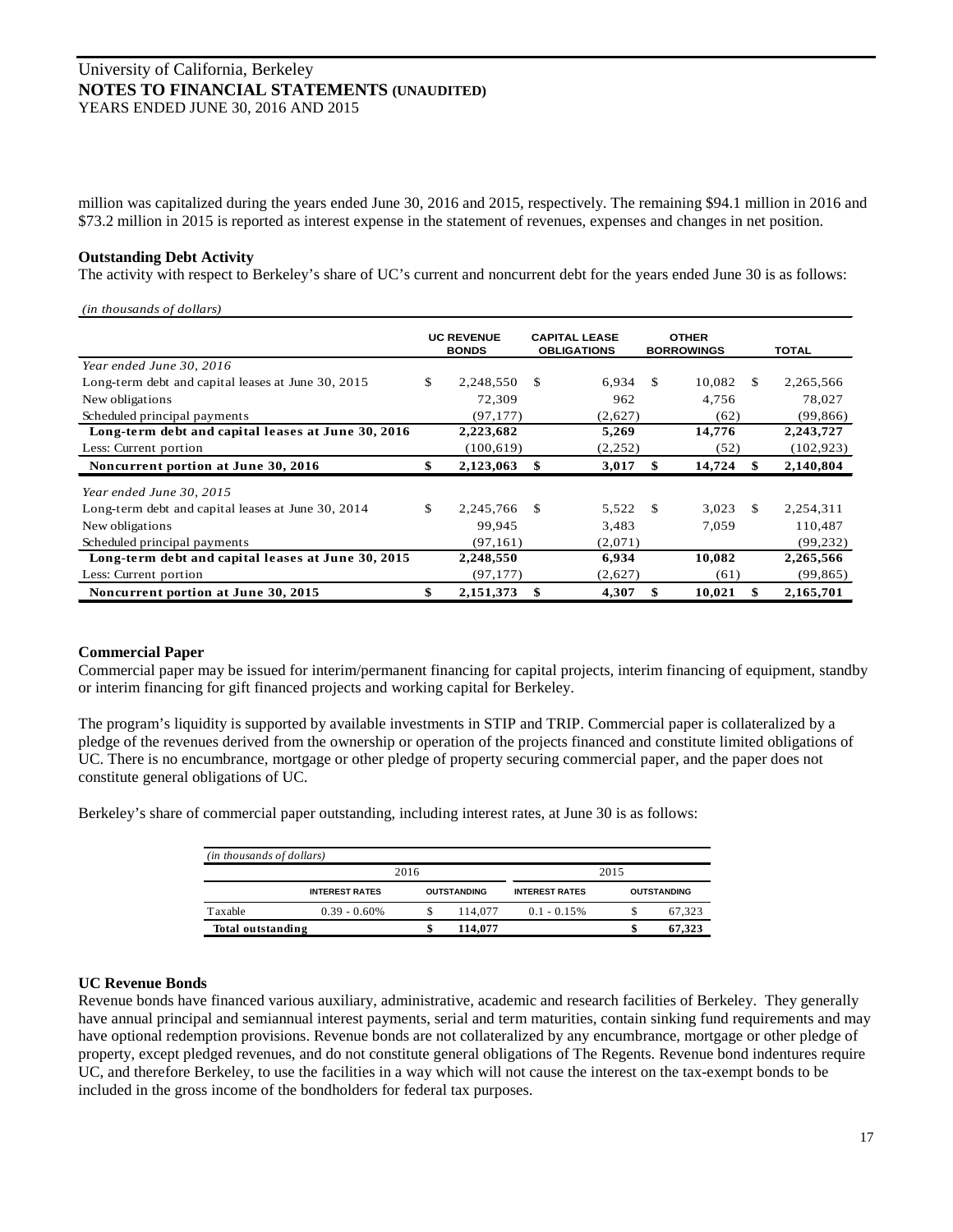General Revenue Bonds are collateralized solely by General Revenues as defined in the Indenture. General Revenues are certain operating and nonoperating revenues of UC consisting of gross student tuition and fees; facilities and administrative cost recovery from contracts and grants; revenues from educational, auxiliary and other activities; and other revenues, including unrestricted investment income. The General Revenue Bond Indenture requires UC to set rates, charges and fees each year sufficient for General Revenues to pay for the annual principal and interest on the bonds and certain other financial covenants. General Revenues, as defined in the Indenture, have been amended to include certain state appropriations as to secure payment of the General Revenue Bonds. Berkeley's General Revenues for the years ended June 30, 2016 and 2015 were \$1.8 billion and \$1.9 billion, respectively. The pledge of General Revenues for interest rate swap agreements is on a parity basis with the University's General Revenue Bonds.

Limited Project Revenue Bonds are issued to finance auxiliary enterprises and are collateralized by a pledge consisting of the sum of the gross revenues of the specific projects. The Limited Project Revenue Bond Indenture requires UC to achieve the sum of gross project revenues equal to 1.1 times debt service and maintain certain other financial covenants. Berkeley's pledged revenues for the years ended June 30, 2016 and 2015 were \$189.0 million for both years.

The pledge of revenues under Limited Project Revenue Bonds is subordinate to the pledge of revenues associated with General Revenue Bonds, but senior to pledges under commercial paper agreements or bank loans.

All Indentures permit UC to issue additional bonds as long as certain conditions are met.

#### **Capital Leases**

Berkeley's capital leases with other lessors, typically for equipment, totaled \$5.3 million and \$6.9 million for the years ended June 30, 2016 and 2015, respectively.

## **Other UC Borrowings**

Other borrowings of \$14.8 million at June 30, 2016 and \$10.0 million at June 30, 2015, from UC's bank line of credit and loans with various expiration dates through 2025, were obtained to provide interim financing for buildings and equipment.

## **Future Debt Service**

Berkeley's share of future debt service payments for each of the five fiscal years subsequent to June 30, 2016 and thereafter are as presented below:

| <i>m mousanas of abuars</i>          |                   |                |                |     |                   |               |                 |                  |                 |
|--------------------------------------|-------------------|----------------|----------------|-----|-------------------|---------------|-----------------|------------------|-----------------|
|                                      | <b>COMMERCIAL</b> | <b>REVENUE</b> | <b>CAPITAL</b> |     | <b>OTHER</b>      |               | <b>TO TAL</b>   | <b>PRINCIPAL</b> | <b>INTEREST</b> |
|                                      | <b>PAPER</b>      | <b>BONDS</b>   | <b>LEASES</b>  |     | <b>BORROWINGS</b> |               | <b>PAYMENTS</b> |                  |                 |
| Year Ending June 30                  |                   |                |                |     |                   |               |                 |                  |                 |
| 2017                                 | \$<br>114,708     | 191,901<br>\$  | \$<br>2,335    | S.  | 339               | <sup>\$</sup> | 309,283         | 217,000<br>S.    | 92,283<br>-S    |
| 2018                                 |                   | 119,693        | 1,799          |     | 335               |               | 121,827         | 31,204           | 90,623          |
| 2019                                 |                   | 120,977        | 907            |     | 335               |               | 122,219         | 32,659           | 89,560          |
| 2020                                 |                   | 126,704        | 308            |     | 335               |               | 127,347         | 39,054           | 88,293          |
| 2021                                 |                   | 122,109        | 70             |     | 329               |               | 122,508         | 35,755           | 86,753          |
| 2022-2112                            |                   | 3,682,082      |                |     | 14,825            |               | 3,696,907       | 2,002,132        | 1,694,775       |
|                                      |                   |                |                |     |                   |               |                 |                  |                 |
| Total future debt service            | 114,708           | 4,363,466      | 5,419          |     | 16.498            |               | 4,500,091       | \$2,357,804      | \$2,142,287     |
| Less: Interest component of          |                   |                |                |     |                   |               |                 |                  |                 |
| future payments                      | (631)             | (2,139,784)    | (150)          |     | (1,722)           |               | (2,142,287)     |                  |                 |
| Principal portion of future payments | \$<br>114,077     | \$2,223,682    | \$<br>5,269    | -\$ | 14,776            | \$            | 2,357,804       |                  |                 |

*(in thousands of dollars)*

Additional information on UC's debt can be obtained in its 2015-2016 annual financial report.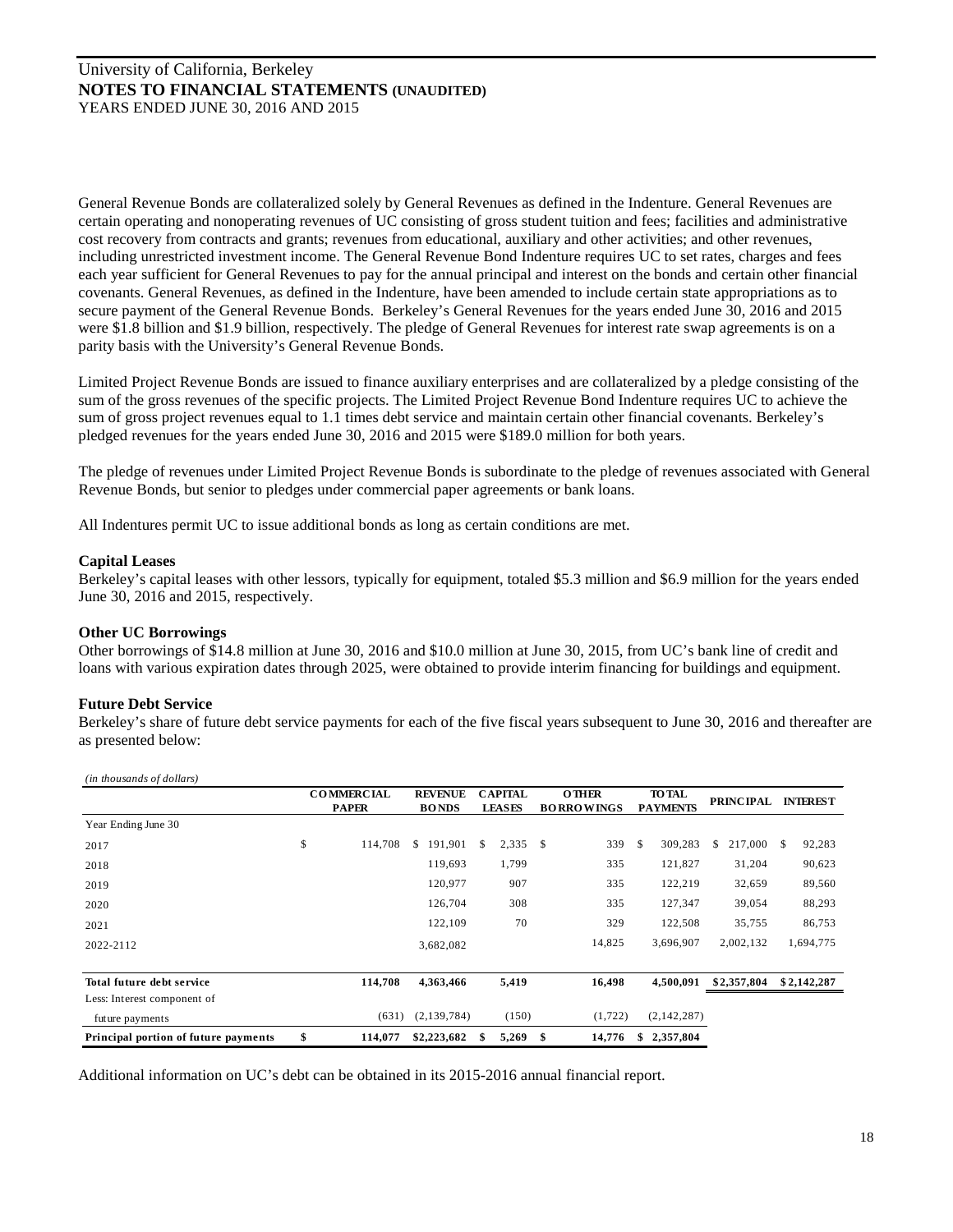## **NOTE 10: DEFERRED OUTFLOWS AND INFLOWS OF RESOURCES**

The composition of deferred outflows and inflows of resources at June 30 is summarized as follows:

| (in thousands of dollars)      |                                                            |                                        |     |                                         |    |               |
|--------------------------------|------------------------------------------------------------|----------------------------------------|-----|-----------------------------------------|----|---------------|
|                                | <b>SERVICE</b><br><b>CONCESSION</b><br><b>ARRANGEMENTS</b> | <b>NET PENSION</b><br><b>LIABILITY</b> |     | <b>LOSS ON DEBT</b><br><b>REFUNDING</b> |    | <b>TO TAL</b> |
| At June 30, 2016               |                                                            |                                        |     |                                         |    |               |
| Deferred outflows of resources |                                                            | \$<br>416.787                          | -\$ | 55,180                                  | \$ | 471,967       |
| Deferred inflows of resources  | \$<br>18.786                                               | 143,190                                |     |                                         |    | 161,976       |
| At June 30, 2015               |                                                            |                                        |     |                                         |    |               |
| Deferred outflows of resources |                                                            | \$<br>282,333                          | -\$ | 59,262                                  | -S | 341,595       |
| Deferred inflows of resources  | \$<br>19.080                                               | 284,636                                |     |                                         |    | 303,716       |

# **NOTE 11: THE UNIVERSITY OF CALIFORNIA RETIREMENT SYSTEM (UCRS)**

Most Berkeley employees participate in the University of California Retirement System (UCRS) that is administered by UC. The UCRS consists of The University of California Retirement Plan (UCRP), a single-employer defined benefit plan, and the University of California Retirement Savings Program (UCRSP) that includes four defined contribution pension plans with several investment portfolios generally funded with employee non-elective and elective contributions. The Regents has the authority to establish and amend the benefit plans. Additional information on the retirement plans can be obtained from the 2015-2016 annual reports of the University of California Retirement System.

UCRP provides lifetime retirement income, disability protection, death benefits, and post-retirement and pre-retirement survivor benefits to eligible employees of UC, and its affiliates. Membership is required in UCRP for all employees appointed to work at least 50 percent time for one year or more or for an indefinite period or for a definite period of a year or more. An employee may also become eligible by completing 1,000 hours within a 12-month period. Generally, five years of service are required for entitlement to plan benefits. The amount of pension benefit is determined under the basic formula of covered compensation times age factor times years of service credit. The maximum monthly benefit cannot exceed 100 percent of the employee's highest average plan compensation over a 36-month period, subject to certain limits imposed under the Internal Revenue Code. Annual cost-of-living adjustments (COLAs) are made to monthly benefits according to a specified formula based on the Consumer Price Index. Ad hoc COLAs may be granted subject to funding availability.

#### **Contributions**

Contributions to the UCRP may be made by Berkeley campus and the employees. The rates for contributions as a percentage of payroll are determined annually pursuant to The Regents' funding policy and based upon recommendations of the consulting actuary. The Regents determines the portion of the total contribution to be made by Berkeley and by the employees. Employee contributions by represented employees are subject to collective bargaining agreements. Effective July 1, 2014, employee member contributions range from 7.0 percent to 9.0 percent. The University pays a uniform contribution rate of 14.0 percent of covered payroll on behalf of all UCCP members.

Employee contributions to UCRP are accounted for separately and currently accrue interest at 6.0 percent annually. Upon termination, members may elect a refund of their contributions plus accumulated interest; vested terminated members who are eligible to retire may also elect monthly retirement income or a lump sum equal to the present value of their accrued benefits.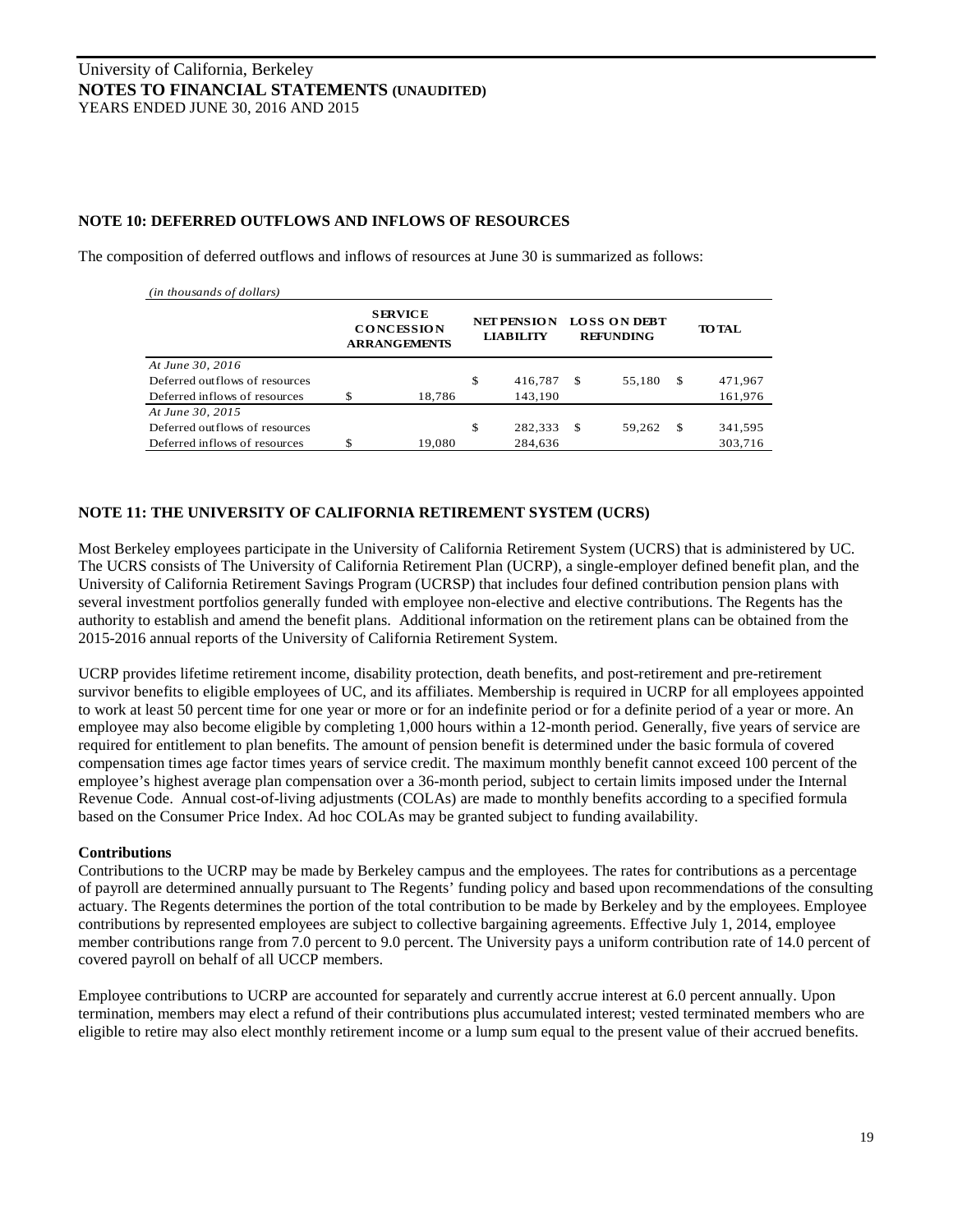Contributions to UCRP for the years ended June 30 are as follows:

| (in thousands of dollars) |         |         |
|---------------------------|---------|---------|
|                           | 2016    | 2015    |
| Contributions - employer  | 132,809 | 129.808 |
| Contributions - employee  | 74.448  | 72,185  |
| <b>Total</b>              | 207,257 | 201,993 |

**Net Pension Liability** Berkeley's pension obligations as of June 30, 2016 and 2015 are as follows:

| (in thousands of dollars)     |             |             |
|-------------------------------|-------------|-------------|
|                               | 2016        | 2015        |
| Net pension liability to UCRP | \$1,202,405 | 879.681     |
| Payable to UC                 | 282.931     | 243,310     |
| Pension obligations           | \$1,485,336 | \$1,122,991 |

## **Net Pension Liability to UCRP**

Berkeley's proportionate share of the net pension liability as of June 30 is as follows:

| (in thousands of dollars)                    |             |           |
|----------------------------------------------|-------------|-----------|
|                                              | 2016        | 2015      |
| Proportion of the net pension liability      | 8.8%        | $9.1\%$   |
| Proportionate share of net pension liability | \$1,202,405 | \$879,681 |

Berkeley's net pension liability was measured as of June 30, 2016 and 2015 and was calculated using the plan net position valued as of the measurement date and total pension liability determined based upon rolling forward the total pension liability from the results of the actuarial valuations as of July 1 one year prior to the measurement date. Actuarial valuations represent a long-term perspective and involve estimates of the value of reported benefits and assumptions about the probability of occurrence of events far into the future. Berkeley's net pension liability was calculated using the following methods and assumptions:

|                            | 2016          | 2015          |
|----------------------------|---------------|---------------|
| Inflation                  | 3.0%          | 3.0%          |
| Investment rate of return  | 7.3 %         | 7.3 %         |
| Projected salary increases | $3.8 - 6.2 %$ | $3.8 - 6.2 %$ |
| Cost-of-living adjustments | 2.0 %         | 2.0 %         |

Actuarial assumptions are subject to periodic revisions as actual results are compared with past expectations and new estimates are made about the future. The actuarial assumptions used in 2016 and 2015 were based upon the results of an experience study conducted for the period of July 1, 2010 through June 30, 2014. For active members, inactive members and healthy retirees, the RP-2014 White Collar Mortality Tables are used (separate tables for males and females), projected with the twodimensional MP2014 projection scale to 2029, and with ages then set forward one year. For disabled members, rates are based on the RP-2014 Disabled Retiree Mortality Table, projected with the two-dimensional MP2014 projection scale to 2029 and with ages then set back one year for males and set forward five years for females.

The long-term expected investment rate of return assumption for UCRP was determined in 2015 based on a building-block method in which expected future real rates of return (expected returns, net of inflation) are developed for each major asset class. These returns are combined to produce the long-term expected rate of return by weighting the expected future real rates of return by the target asset allocation percentage, adding expected inflation and subtracting expected expenses and a risk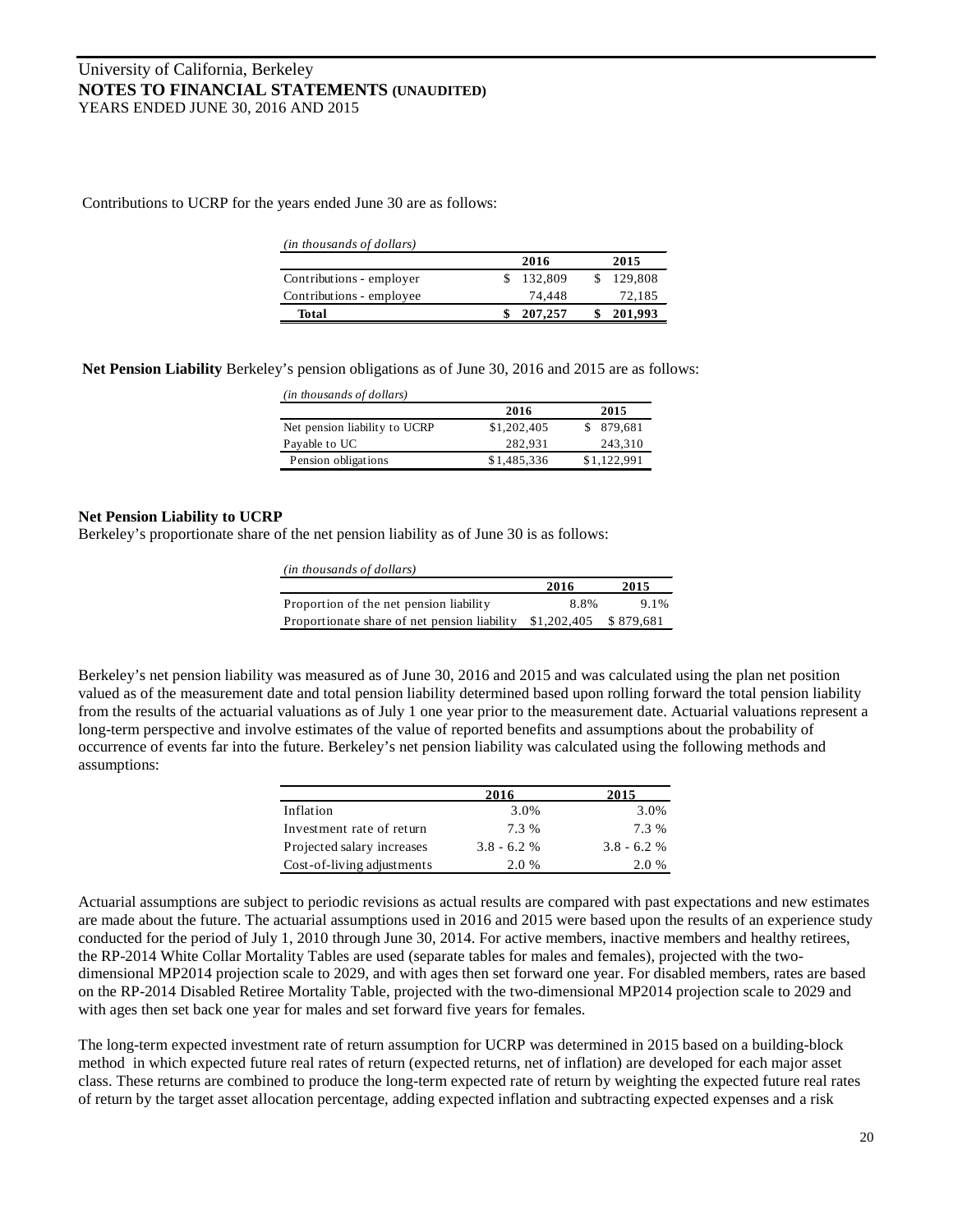margin. The target allocation and projected arithmetic real rates of return for each major asset class, after deducting inflation, but before deducting investment expenses, used in the derivation of the long-term expected investment rate of return assumption are summarized in the following table:

| <b>Asset Class</b>                      | <b>Target</b><br>Allocation | Long-Term<br><b>Exprected Real</b><br><b>Rate of Return</b> |  |
|-----------------------------------------|-----------------------------|-------------------------------------------------------------|--|
| U.S. Equity                             | 28.5%                       | 6.1%                                                        |  |
| Developed International Equity          | 18.5                        | 7.0                                                         |  |
| <b>Emerging Market Equity</b>           | 8.0                         | 8.6                                                         |  |
| Core Fixed Income                       | 12.5                        | 0.8                                                         |  |
| High Yield Bonds                        | 2.5                         | 3.0                                                         |  |
| Emerging Market Debt                    | 2.5                         | 3.9                                                         |  |
| <b>TIPS</b>                             | 4.5                         | 0.4                                                         |  |
| Real Estate                             | 5.5                         | 4.8                                                         |  |
| Private Equity                          | 8.0                         | 11.2                                                        |  |
| Absolute Return/Hedge Funds/Real Assets | 9.5                         | 4.2                                                         |  |
| Total                                   | 100%                        | 5.6%                                                        |  |

## **Discount Rate**

The discount rate used to estimate the net pension liability as of June 30, 2016 and 2015 was 7.25 percent for both years. To calculate the discount rate, cash flows into and out of UCRP were projected in order to determine whether UCRS has sufficient cash in future periods for projected benefit payments for current members. For this purpose, Berkeley contributions that are intended to fund benefits of current plan members and their beneficiaries are included. Projected Berkeley contributions that are intended to fund the service costs of future plan members and their beneficiaries, as well as projected contributions of future plan members, are not included. UCRP was projected to have assets sufficient to make projected benefit payments for current members for all future years as of June 30, 2016 and 2015.

# **Sensitivity of the Net Pension Liability to the Discount Rate Assumption**

The following presents the June 30, 2016 net pension liability of Berkeley calculated using the June 30, 2016 discount rate assumption of 7.25 percent, as well as what the net pension liability would be if it were calculated using a discount rate different than the current assumption:

| (in thousands of dollars)        |             |                           |                         |  |
|----------------------------------|-------------|---------------------------|-------------------------|--|
|                                  | 1% Decrease | <b>Current Discount</b>   | 1% Increase             |  |
|                                  | (6.25%)     | Rate (7.25%)              | (8.25%)                 |  |
| As of June 30, 2016              |             |                           |                         |  |
| Net pension liability - Berkeley |             | $$1,887,156$ $$1,202,405$ | $\mathbb{S}$<br>630.205 |  |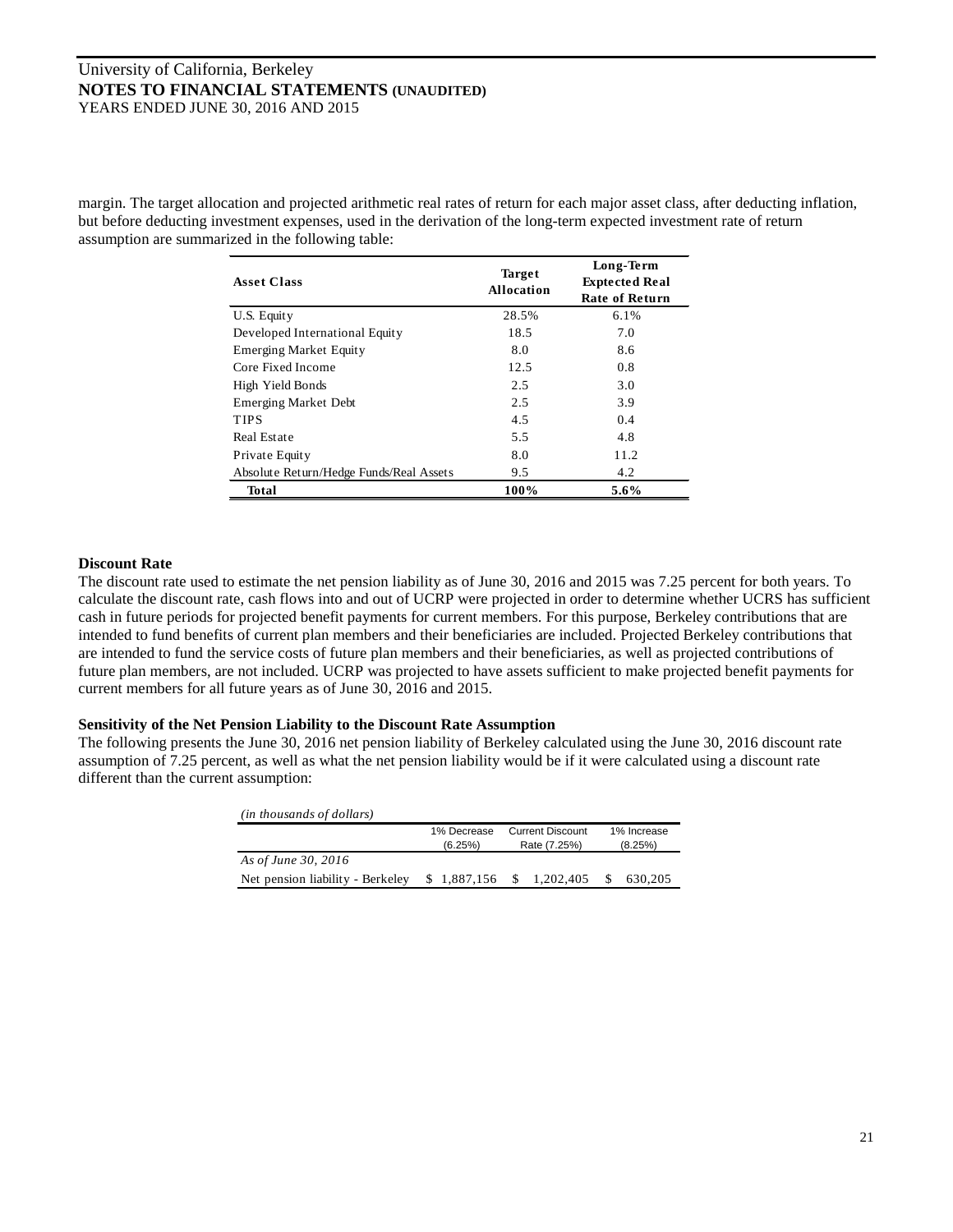## **Deferred Outflows of Resources and Deferred Inflows of Resources**

Deferred outflows of resources and deferred inflows of resources for pensions were related to the following sources for the years ended June 30:

| (in thousands of dollars)                                                        |                   |     |                 |
|----------------------------------------------------------------------------------|-------------------|-----|-----------------|
|                                                                                  | 2016              |     | 2015 (Restated) |
| <b>Deferred Outflows of Resources:</b>                                           |                   |     |                 |
| Changes in proportion and differences between Berkeley's contributions           |                   |     |                 |
| and proportionate share of contributions                                         | \$<br>18.033      | - S | 25,500          |
| Changes of assumptions or other inputs                                           | 157,763           |     | 256,833         |
| Net difference between projected and actual earnings on pension plan investments | 229,241           |     |                 |
| Difference between expected and actual experience                                | 11,750            |     |                 |
| <b>Total Deferred Outflows of Resources</b>                                      | \$<br>416,787     |     | 282,333         |
| <b>Deferred Inflows of Resources:</b>                                            |                   |     |                 |
| Changes in proportion and differences between Berkeley's contributions           |                   |     |                 |
| and proportionate share of contributions                                         | \$<br>$42.035$ \$ |     | 21,965          |
| Changes of assumptions or other inputs                                           | 77.316            |     | 125.502         |
| Net difference between projected and actual earnings on pension plan investments |                   |     | 101,547         |
| Difference between expected and actual experience                                | 23,839            |     | 35,622          |
| <b>Total Deferred Inflows of Resources</b>                                       | \$<br>143.190     |     | 284,636         |

Net deferred outflows of resources and deferred inflows of resources related to pensions will be recognized in pension expense during the years ending June 30 as follows:

| (in thousands of dollars) |   |         |  |  |  |  |
|---------------------------|---|---------|--|--|--|--|
| Year Ending June 30       |   |         |  |  |  |  |
| 2017                      | S | 41,717  |  |  |  |  |
| 2018                      |   | 23,724  |  |  |  |  |
| 2019                      |   | 127,355 |  |  |  |  |
| 2020                      |   | 82.961  |  |  |  |  |
| 2021                      |   | (2,106) |  |  |  |  |
| Total                     |   | 273,651 |  |  |  |  |

The UCRSP plans (DC Plan, Supplemental DC Plan, 403(b) Plan and 457(b) Plan) provide savings incentives and additional retirement security for all eligible employees. The DC Plan accepts both pre-tax and after-tax employee contributions. The Supplemental DC Plan accepts employer contributions on behalf of certain qualifying employees. The 403(b) and 457(b) plans accept pre-tax employee contributions and Berkeley may also make contributions on behalf of certain members of management. Benefits from the plans are based on participants' mandatory and voluntary contributions, plus earnings, and are immediately vested.

Additional information on UC's retirement plans can be obtained in its 2015-16 annual financial report.

## **NOTE 12: RETIREE HEALTH BENEFIT COSTS AND OBLIGATIONS**

UC administers single-employer health and welfare plans to provide health and welfare benefits, primarily medical, dental and vision benefits, to eligible retirees and their eligible family members (retirees) of UC and its affiliates, including Berkeley. The Regents has the authority to establish and amend the plans.

Membership in UCRP is required to become eligible for retiree health benefits.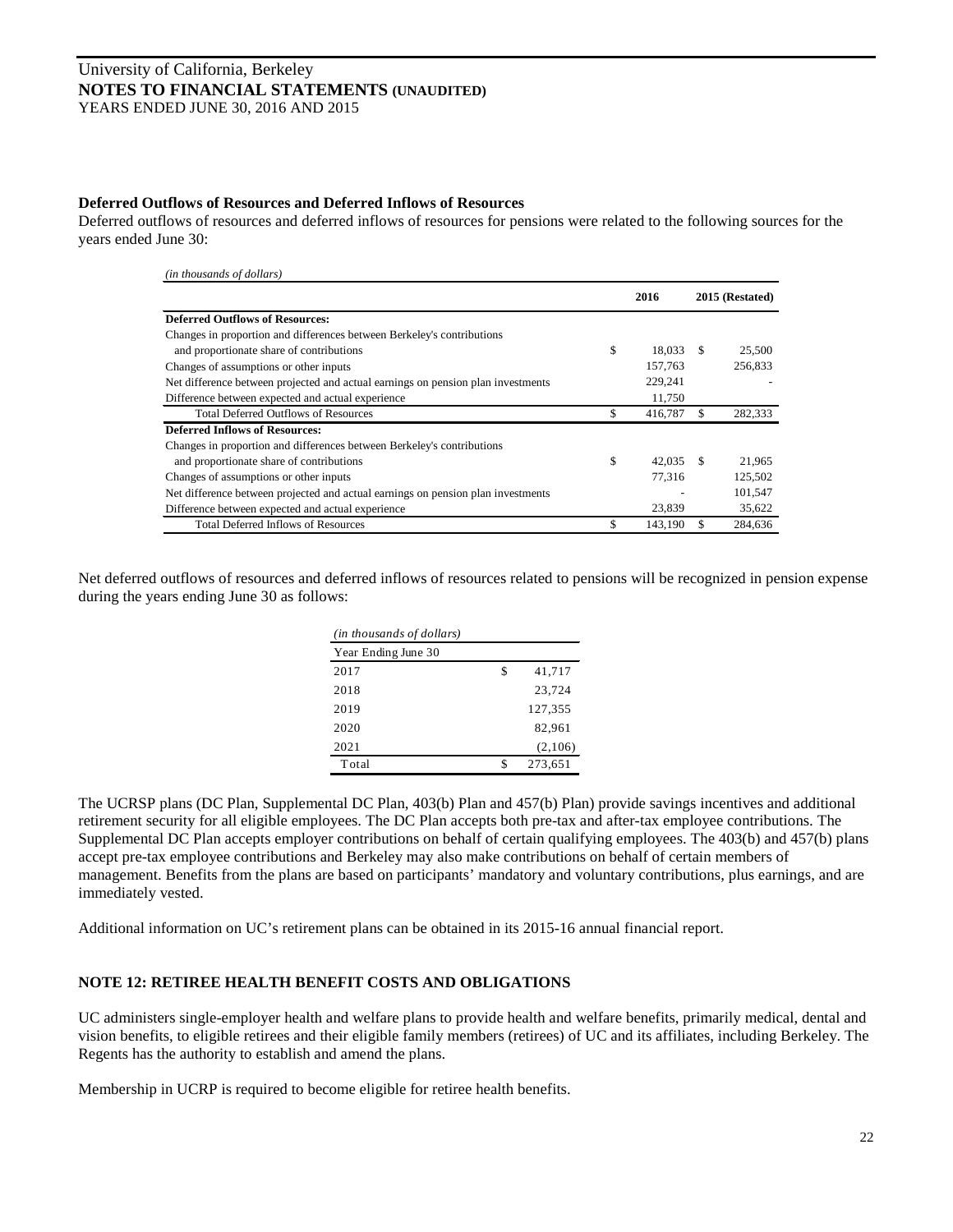The contribution requirements of Berkeley and eligible retirees are established and may be amended by UC. The contribution requirements are based upon projected pay-as-you-go financing. Contributions toward medical and dental benefits are shared between the campus and the retiree. Berkeley contributes toward wellness benefits. Berkeley does not contribute toward the cost of other benefits available to retirees. Retirees who are employed by Berkeley after July 1, 2013, and retire at the age of 56 or older, become eligible for a percentage of the campus' contribution based on age and years of service. Retirees are eligible for the maximum campus contribution at age 65 with 20 or more years of service. Retirees employed by Berkeley prior to 1990 and not rehired after that date are eligible for the maximum employer contribution if they retire before age 55 and have at least 10 years of service, or if they retire at age 55 or later and have at least five years of service. Retirees employed by Berkeley after 1989 are subject to graduated eligibility provisions that generally require 10 years of service before becoming eligible for 50 percent of the maximum employer contribution, increasing to 100 percent after 20 years of service.

Active employees do not make any contributions toward the retiree health benefit plans. Retirees pay the excess, if any, of the premium over the applicable portion of Berkeley's contribution.

Participating UC campuses, such as Berkeley, are required to contribute at a rate assessed each year by UC. The contribution requirements are based upon projected pay-as-you-go financing requirements. The assessment rates were \$2.98 and \$2.65 per \$100 of UCRP-covered payroll effective July 1, 2016 and 2015, respectively.

Berkeley's retiree health benefits expense is its share, as determined by UC, of the actuarially-determined annual required contribution. The annual required contribution represents the level of funding that, if paid on an ongoing basis, is projected to cover the normal cost each year and amortize unfunded actuarial liabilities over a period of up to 30 years. For the years ended June 30, 2016 and 2015, Berkeley's contributions for retiree health benefits was \$27.3 million and \$23.6 million, respectively, and Berkeley's accrual of unfunded obligations for retiree health benefits was \$64.3 million and \$75.9 million, respectively.

Information related to plan assets and liabilities as they relate to Berkeley campus is not readily available. Additional information on the retiree health plans can be obtained from the 2015–2016 UC annual financial report.

# **NOTE 13: ENDOWMENTS AND GIFTS**

The value of endowments and gifts held and administered by UC but reflected in Berkeley's statements of net position at June 30, 2016 and 2015 is as follows:

| (in thousands of dollars)       |                                           |    |                                        |     |                     |              |
|---------------------------------|-------------------------------------------|----|----------------------------------------|-----|---------------------|--------------|
|                                 | <b>RESTRICTED</b><br><b>NONEXPENDABLE</b> |    | <b>RESTRICTED</b><br><b>EXPENDABLE</b> |     | <b>UNRESTRICTED</b> | <b>TOTAL</b> |
| At June 30, 2016                |                                           |    |                                        |     |                     |              |
| Endowments                      | \$<br>381,967                             | S  | 948,669                                | S.  | 1.753               | \$1,332,389  |
| Funds functioning as endowments |                                           |    | 977,968                                |     |                     | 977,968      |
| Annuity and life income         | 4,354                                     |    |                                        |     |                     | 4,354        |
| <b>Gifts</b>                    |                                           |    | 306,232                                |     | 11,037              | 317,269      |
| Total endowments and gifts      | \$<br>386,321                             | \$ | 2,232,869                              | \$  | 12,790              | \$2,631,980  |
| At June 30, 2015                |                                           |    |                                        |     |                     |              |
| Endowments                      | \$<br>375,305                             | \$ | 1,046,267                              | -\$ | 3,621               | \$1,425,193  |
| Funds functioning as endowments |                                           |    | 1,065,869                              |     |                     | 1,065,869    |
| Annuity and life income         | 4,621                                     |    |                                        |     |                     | 4,621        |
| Gifts                           |                                           |    | 296,873                                |     | 19,801              | 316,674      |
| Total endowments and gifts      | \$<br>379,926                             | \$ | 2,409,009                              | \$  | 23,422              | \$2,812,357  |

UC's endowment income distribution policies are designed to preserve the value of the endowment in real terms (after inflation) and to generate a predictable stream of spendable income. Endowment investments are managed to achieve the